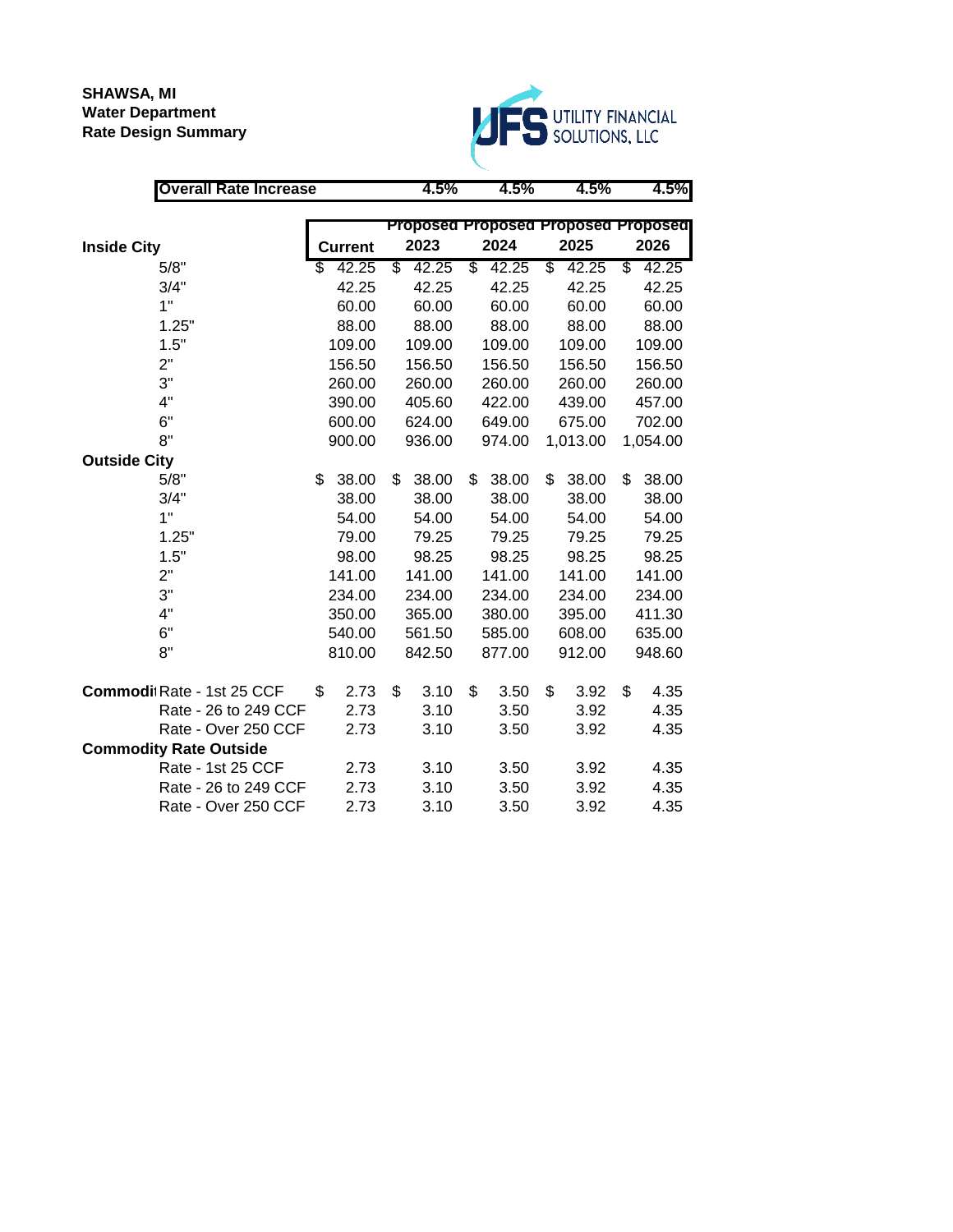**Water Department Customer Impacts**

**Forecasted 2023 with 4.5% Proposed Rate Increase**



| <b>CCF LEVEL</b>  | LOWER | <b>UPPER</b> | Usage |    |
|-------------------|-------|--------------|-------|----|
| TIER 1            |       | 25           |       | 25 |
| TIER <sub>2</sub> | 26    | 249          | 224   |    |
| TIER 3            | 249   | <b>OVER</b>  |       |    |
|                   |       |              |       |    |

|                         |         |      | <b>INSIDE CITY</b> |          |                           |         |      | <b>OUTSIDE CITY</b> |          |
|-------------------------|---------|------|--------------------|----------|---------------------------|---------|------|---------------------|----------|
|                         | Current |      |                    | Proposed |                           | Current |      | cos                 | Proposed |
| 5/8"                    | Rates   |      | <b>COS Charge</b>  | Rates    | 5/8"                      | Rates   |      | Charge              | Rates    |
| Customer Service Ch \$  | 42.25   |      | 23.46              | 42.25    | Customer Service Charg \$ | 38.00   |      | 23.46               | 38.00    |
| Rate - 1st 25 CCF       | 2.730   | - \$ | $3.717$ \$         | 3.100    | Rate - 1st 25 CCF         | 2.730   | - \$ | 3.717               | 3.100    |
| Rate - 26 to 249 CCF \$ | 2.730   | - \$ | $3.717$ \$         | 3.100    | Rate - 26 to 249 CCF      | 2.730   |      | 3.717               | 3.100    |
| Rate - Over 250 CCF \$  | 2.730   |      | $3.717$ \$         | 3.100    | Rate - Over 250 CCF       | 2.730   |      | 3.717               | 3.100    |
|                         |         |      |                    |          |                           |         |      |                     |          |

| <b>Monthly Usage</b><br>Level in CCF | Current<br>Rates | <b>COS Charge</b> | Proposed<br>Rates | Dollar<br>Impact | Percent<br>Change | <b>Monthly Usage Level</b><br>in CCF | Current<br>Rates |     | cos<br>Charge | Proposed<br>Rates | Dollar<br>Impact | Percent<br>Change |
|--------------------------------------|------------------|-------------------|-------------------|------------------|-------------------|--------------------------------------|------------------|-----|---------------|-------------------|------------------|-------------------|
|                                      |                  |                   |                   |                  |                   |                                      |                  |     |               |                   |                  |                   |
|                                      | 58.63            | 45.76             | 60.85             | 2.22             | 3.79%             |                                      | 54.38            |     | 45.76         | 56.60             | 2.22             | 4.08%             |
|                                      | 61.36            | 49.48             | 63.95             | 2.59             | 4.22%             |                                      | 57.11            | \$. | 49.48         | 59.70             | 2.59             | 4.54%             |
| 9                                    | 66.82            | 56.91             | 70.15             | 3.33             | 4.98%             |                                      | 62.57            |     | 56.91         | 65.90             | 3.33             | 5.32%             |
| 12                                   | 75.01            | 68.06             | 79.45             | 4.44             | 5.92%             | 12                                   | 70.76            | \$. | 68.06         | 75.20             | 4.44             | 6.27%             |
| 15                                   | 83.20            | 79.21             | 88.75             | 5.55             | 6.67%             | 15                                   | 78.95            |     | 79.21         | 84.50             | 5.55             | 7.03%             |

| 3/4"                    | Current<br>Rates |     | <b>COS Charge</b> |          | Proposed<br>Rates |               |         | 3/4"                       | Current<br>Rates |     | cos<br>Charge | Proposed<br>Rates |  |
|-------------------------|------------------|-----|-------------------|----------|-------------------|---------------|---------|----------------------------|------------------|-----|---------------|-------------------|--|
| Customer Service Ch \$  | 42.25            |     | 23.46             | - \$     | 42.25             |               |         | Customer Service Charg \$  | 38.00            | \$  | 23.46         | 38.00             |  |
| Rate - 1st 25 CCF       | 2.730            | \$. | 3.717             | - \$     | 3.100             |               |         | Rate - 1st 25 CCF          | 2.730            | \$. | 3.717         | 3.100             |  |
| Rate - 26 to 249 CCF \$ | 2.730            | \$. | 3.717             |          | 3.100             |               |         | Rate - 26 to 249 CCF       | 2.730            | \$. | 3.717         | 3.100             |  |
| Rate - Over 250 CCF \$  | 2.730            | \$. | 3.717             | <b>S</b> | 3.100             |               |         | Rate - Over 250 CCF        | 2.730            | \$. | 3.717         | 3.100             |  |
| <b>Monthly Usage</b>    | Current          |     |                   |          | Proposed          | <b>Dollar</b> | Percent | <b>Monthly Usage Level</b> | Current          |     | cos           | Proposed          |  |

| <b>Monthly Usage</b> | Current       |                   | Proposed | <b>Dollar</b> | Percent | <b>Monthly Usage Level</b> | Current | cos    | Proposed | <b>Dollar</b> | Percent |
|----------------------|---------------|-------------------|----------|---------------|---------|----------------------------|---------|--------|----------|---------------|---------|
| Level in CCF         | Rates         | <b>COS Charge</b> | Rates    | Impact        | Change  | in CCF                     | Rates   | Charge | Rates    | Impact        | Change  |
|                      | 58.63         | 45.76             | 60.85    | 2.22          | 3.79%   |                            | 54.38   | 45.76  | 56.60    | 2.22          | 4.08%   |
|                      | . 36. ا<br>61 | 49.48             | 63.95    | 2.59          | 4.22%   |                            | 57.11   | 49.48  | 59.70    | 2.59          | 4.54%   |
|                      | 66.82         | 56.91             | 70.15    | 3.33          | 4.98%   |                            | 62.57   | 56.91  | 65.90    | 3.33          | 5.32%   |
| 12                   | 75.01         | 68.06             | 79.45    | 4.44          | 5.92%   | 12                         | 70.76   | 68.06  | 75.20    | 4.44          | 6.27%   |
| 15                   | 83.20         | 79.21             | 88.75    | 5.55          | 6.67%   | 15                         | 78.95   | 79.21  | 84.50    | 5.55          | 7.03%   |

|                         | Current    |     |                   | Proposed |                           | Current  | cos    | Proposed |
|-------------------------|------------|-----|-------------------|----------|---------------------------|----------|--------|----------|
|                         | Rates      |     | <b>COS Charge</b> | Rates    |                           | Rates    | Charge | Rates    |
| Customer Service Ch \$  | 60.00      |     | $39.09$ \$        | 60.00    | Customer Service Charg \$ | 54.00 \$ | 39.09  |          |
| Rate - 1st 25 CCF       | 2.730      |     | $3.717$ \$        | 3.100    | Rate - 1st 25 CCF         | 2.730    | 3.717  | 3.100    |
| Rate - 26 to 249 CCF \$ | 2.730      | - S | $3.717$ \$        | 3.100    | Rate - 26 to 249 CCF      | 2.730    | 3.717  | 3.100    |
| Rate - Over 250 CCF \$  | $2.730$ \$ |     | $3.717$ \$        | 3.100    | Rate - Over 250 CCF       | 2.730    | 3.717  | 3.100    |

| <b>Monthly Usage</b> | Current |                   | Proposed | Dollar | Percent | <b>Monthly Usage Level</b> | Current | cos    | Proposed | <b>Dollar</b> | Percent |
|----------------------|---------|-------------------|----------|--------|---------|----------------------------|---------|--------|----------|---------------|---------|
| Level in CCF         | Rates   | <b>COS Charge</b> | Rates    | Impact | Change  | in CCF                     | Rates   | Charge | Rates    | Impact        | Change  |
| 10                   | 87.30   | 76.26             | 91.00    | 3.70   | 4.24%   | 10                         | 81.30   | 76.26  | 85.00    | 3.70          | 4.55%   |
| 15                   | 100.95  | 94.85             | 106.50   | 5.55   | 5.50%   | 15                         | 94.95   | 94.85  | 100.50   | 5.55          | 5.85%   |
| 20                   | 114.60  | $113.43$ \$       | 122.00   | 7.40   | 6.46%   | 20                         | 108.60  | 113.43 | 116.00   | 7.40          | 6.81%   |
| 25                   | 128.25  | 132.02            | 137.50   | 9.25   | 7.21%   | 25                         | 122.25  | 132.02 | 131.50   | 9.25          | 7.57%   |
| 30                   | 141.90  | 150.60            | 153.00   | 11.10  | 7.82%   | 30                         | 135.90  | 150.60 | 147.00   | 11.10         | 8.17%   |

|                         |       |         |                                   |                               |                                                    |                           |                  | cos                 |        | Proposed |
|-------------------------|-------|---------|-----------------------------------|-------------------------------|----------------------------------------------------|---------------------------|------------------|---------------------|--------|----------|
|                         | Rates |         |                                   | Rates                         | 1.5"                                               |                           |                  |                     |        | Rates    |
| Customer Service Ch \$  |       |         |                                   | 109.00                        |                                                    |                           |                  | 78.19               |        | 98.25    |
|                         |       |         |                                   | 3.100                         | Rate - 1st 25 CCF                                  | 2.730                     |                  | 3.717               |        | 3.100    |
| Rate - 26 to 249 CCF \$ |       | -S      |                                   | 3.100                         | Rate - 26 to 249 CCF                               | 2.730                     |                  | 3.717               |        | 3.100    |
| Rate - Over 250 CCF \$  |       |         |                                   | 3.100                         | Rate - Over 250 CCF                                |                           |                  | 3.717               |        | 3.100    |
|                         |       | Current | 109.00<br>2.730<br>2.730<br>2.730 | <b>COS Charge</b><br>78.19 \$ | Proposed<br>$3.717$ \$<br>$3.717$ \$<br>$3.717$ \$ | Customer Service Charg \$ | Current<br>Rates | 98.00<br>$2.730$ \$ | Charge |          |

| <b>Monthly Usage</b><br>Level in CCF | Current<br>Rates | COS Charge | Proposed<br>Rates | <b>Dollar</b><br>Impact | Percent<br>Change | <b>Monthly Usage Level</b><br>in CCF | Current<br>Rates | cos<br>Charge | Proposed<br>Rates | <b>Dollar</b><br>Impact | Percent<br>Change |
|--------------------------------------|------------------|------------|-------------------|-------------------------|-------------------|--------------------------------------|------------------|---------------|-------------------|-------------------------|-------------------|
| 30                                   | 190.90           | 189.70     | 202.00            | 11.10                   | 5.81%             | 30                                   | 179.90           | 189.70        | 191.25            | 11.35                   | 6.31%             |
| 35                                   | 204.55           | 208.28     | 217.50            | 12.95                   | 6.33%             | 35                                   | 193.55           | 208.28        | 206.75            | 13.20                   | 6.82%             |
| 40                                   | 218.20           | 226.87     | 233.00            | 14.80                   | 6.78%             | 40                                   | 207.20           | 226.87        | 222.25            | 15.05                   | 7.26%             |
| 45                                   | 231.85           | 245.45     | 248.50            | 16.65                   | 7.18%             | 45                                   | 220.85           | 245.45        | 237.75            | 16.90                   | 7.65%             |
| 50                                   | 245.50           | 264.04     | 264.00            | 18.50                   | 7.54%             | 50                                   | 234.50           | 264.04        | 253.25            | 18.75                   | 8.00%             |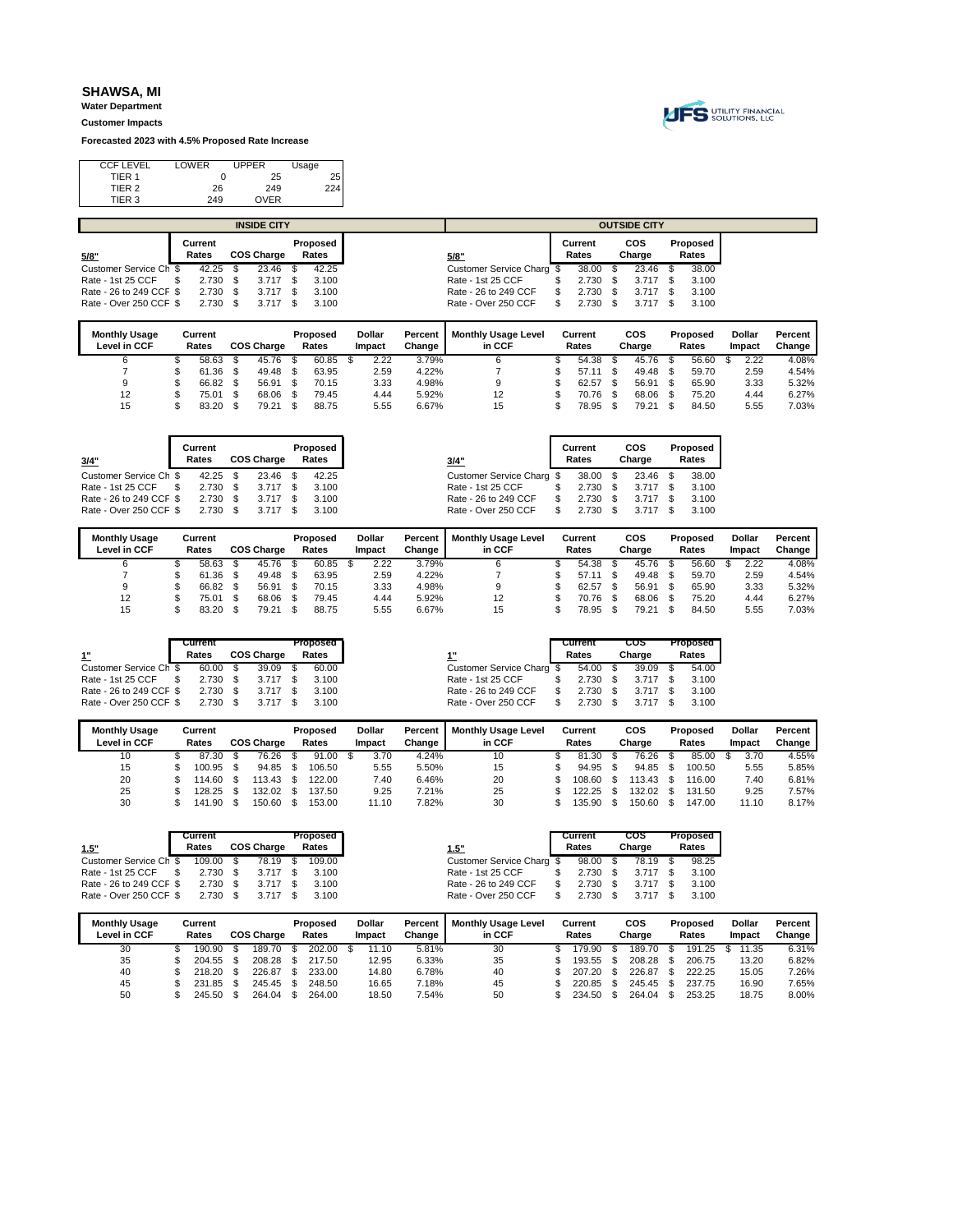|                         | Current |    |                   | Proposed |                           | Current   | cos    | Proposed |
|-------------------------|---------|----|-------------------|----------|---------------------------|-----------|--------|----------|
| 2"                      | Rates   |    | <b>COS Charge</b> | Rates    | 2"                        | Rates     | Charge | Rates    |
| Customer Service Ch \$  | 156.50  | S. | 125.10 \$         | 156.50   | Customer Service Charg \$ | 141.00 \$ | 125.10 | 141.00   |
| Rate - 1st 25 CCF       | 2.730   | \$ | $3.717$ \$        | 3.100    | Rate - 1st 25 CCF         | 2.730     | 3.717  | 3.100    |
| Rate - 26 to 249 CCF \$ | 2.730   | -S | $3.717$ \$        | 3.100    | Rate - 26 to 249 CCF      | 2.730     | 3.717  | 3.100    |
| Rate - Over 250 CCF \$  | 2.730   |    | $3.717$ \$        | 3.100    | Rate - Over 250 CCF       | 2.730     | 3.717  | 3.100    |

| <b>Monthly Usage</b> | Current     |                   |     | Proposed | <b>Dollar</b> | Percent | <b>Monthly Usage Level</b> | Current | <b>COS</b> | Proposed | <b>Dollar</b> | Percent |
|----------------------|-------------|-------------------|-----|----------|---------------|---------|----------------------------|---------|------------|----------|---------------|---------|
| Level in CCF         | Rates       | <b>COS Charge</b> |     | Rates    | Impact        | Change  | in CCF                     | Rates   | Charge     | Rates    | Impact        | Change  |
| 50                   | 293.00      | 310.95            | \$. | 311.50   | 18.50         | 6.31%   | 50                         | 277.50  | 310.95     | 296.00   | 18.50         | 6.67%   |
| 60                   | 320.30 \$   | 348.12 \$         |     | 342.50   | 22.20         | 6.93%   | 60                         | 304.80  | 348.12     | 327.00   | 22.20         | 7.28%   |
| 70                   | $347.60$ \$ | 385.29            |     | 373.50   | 25.90         | 7.45%   | 70                         | 332.10  | 385.29     | 358.00   | 25.90         | 7.80%   |
| 80                   | 374.90      | 422.46            |     | 404.50   | 29.60         | 7.90%   | 80                         | 359.40  | 422.46     | 389.00   | 29.60         | 8.24%   |
| 90                   | 402.20      | 459.63            |     | 435.50   | 33.30         | 8.28%   | 90                         | 386.70  | 459.63     | 420.00   | 33.30         | 8.61%   |

|                                                 | Current |                         | Proposed |
|-------------------------------------------------|---------|-------------------------|----------|
| 3"                                              | Rates   | <b>COS Charge</b>       | Rates    |
| Customer Service Ch \$ 260.00 \$ 234.57 \$      |         |                         | 260.00   |
| Rate - 1st 25 CCF \$                            |         | 2.730 \$ 3.717 \$ 3.100 |          |
| Rate - 26 to 249 CCF \$ 2.730 \$ 3.717 \$ 3.100 |         |                         |          |
| Rate - Over 250 CCF \$ 2.730 \$ 3.717 \$ 3.100  |         |                         |          |

| ิษบ                |      | 300.7U           | ъ.  | 409.03        | ъ. | 420.00            |
|--------------------|------|------------------|-----|---------------|----|-------------------|
|                    |      | Current<br>Rates |     | cos<br>Charge |    | Proposed<br>Rates |
| omer Service Charg | - \$ | 234.00           |     | 234.57        |    | 234.00            |
| - 1st 25 CCF       | S    | 2.730            | S.  | 3.717         |    | 3.100             |
| - 26 to 249 CCF    | S    | 2.730            | \$. | 3.717         | S. | 3.100             |
| - Over $250$ CCE   |      | 2 730            |     | 3 7 1 7       |    | 3 100             |

| <b>Monthly Usage</b><br>Level in CCF | Current<br>Rates | <b>COS Charge</b> | Proposed<br>Rates | Dollar<br><b>Impact</b> | Percent<br>Change | <b>Monthly Usage Level</b><br>in CCF | Current<br>Rates | cos<br>Charge | Proposed<br>Rates | <b>Dollar</b><br>Impact | Percent<br>Change |
|--------------------------------------|------------------|-------------------|-------------------|-------------------------|-------------------|--------------------------------------|------------------|---------------|-------------------|-------------------------|-------------------|
| 90                                   | 505.70           | 569.10            | 539.00            | 33.30                   | 6.58%             | 90                                   | 479.70           | 569.10        | 513.00            | 33.30                   | 6.94%             |
| 120                                  | 587.60           | 680.61            | 632.00            | 44.40                   | 7.56%             | 120                                  | 561.60           | 680.61        | 606.00            | 44.40                   | 7.91%             |
| 140                                  | 642.20           | 754.95            | 694.00            | 51.80                   | 8.07%             | 140                                  | 616.20           | 754.95        | 668.00            | 51.80                   | 8.41%             |
| 160                                  | 696.80           | 829.29            | 756.00            | 59.20                   | 8.50%             | 160                                  | 670.80           | 829.29        | 730.00            | 59.20                   | 8.83%             |
| 180                                  | 751.40           | 903.63            | 818.00            | 66.60                   | 8.86%             | 180                                  | 725.40           | 903.63        | 792.00            | 66.60                   | 9.18%             |

|                                  |    | Current    |                   | Proposed |                      | Current    | cos                                                  | Proposed |
|----------------------------------|----|------------|-------------------|----------|----------------------|------------|------------------------------------------------------|----------|
| 4"                               |    | Rates      | <b>COS Charge</b> | Rates    |                      | Rates      | Charge                                               |          |
| Customer Service Ch \$ 390.00 \$ |    |            | 390.95 \$         | 405.60   |                      |            | Customer Service Charg \$ 350.00 \$ 390.95 \$ 365.00 |          |
| Rate - 1st 25 CCF                | -S | $2.730$ \$ | 3.717 \$          | 3.100    |                      | $2.730$ \$ | $3.717$ \$                                           |          |
| Rate - 26 to 249 CCF \$          |    | $2.730$ \$ | $3.717$ \$        | 3.100    | Rate - 26 to 249 CCF | $2.730$ \$ | $3.717$ \$                                           |          |
| Rate - Over 250 CCF \$           |    | 2.730 \$   | 3.717 \$          | 3.100    | Rate - Over 250 CCF  | $2.730$ \$ | $3.717$ \$                                           |          |

| <b>Monthly Usage</b> | Current    |                                             | Proposed   | Dollar | Percent | <b>Monthly Usage Level</b> | Current    | cos        | Proposed   | <b>Dollar</b> | Percent |
|----------------------|------------|---------------------------------------------|------------|--------|---------|----------------------------|------------|------------|------------|---------------|---------|
| Level in CCF         | Rates      | <b>COS Charge</b>                           | Rates      | Impact | Change  | in CCF                     | Rates      | Charge     | Rates      | Impact        | Change  |
| 180                  | 881.40     | .060.01                                     | 963.60     | 82.20  | 9.33%   | 180                        | 841.40     | \$1.060.01 | 923.00     | 81.60         | 9.70%   |
| 200                  |            | 936.00 \$ 1.134.35 \$ 1.025.60              |            | 89.60  | 9.57%   | 200                        | 896.00     | \$1.134.35 | 985.00     | 89.00         | 9.93%   |
| 220                  |            | 990.60 \$1.208.69 \$1.087.60                |            | 97.00  | 9.79%   | 220                        | 950.60     | \$1.208.69 | \$1.047.00 | 96.40         | 10.14%  |
| 240                  |            | $$1.045.20 \quad $1.283.03 \quad $1.149.60$ |            | 104.40 | 9.99%   | 240                        | \$1.005.20 | \$1.283.03 | \$1.109.00 | 103.80        | 10.33%  |
| 260                  | \$1.099.80 | .357.37<br>\$1                              | \$1.211.60 | 111.80 | 10.17%  | 260                        | \$1.059.80 | \$1.357.37 | \$1.171.00 | 111.20        | 10.49%  |

|                         | Current |     |                   | Proposed |
|-------------------------|---------|-----|-------------------|----------|
| 6"                      | Rates   |     | <b>COS Charge</b> | Rates    |
| Customer Service Ch \$  | 600.00  | \$. | 781.90            | 624.00   |
| Rate - 1st 25 CCF       | 2.730   |     | 3.717             | 3.100    |
| Rate - 26 to 249 CCF \$ | 2.730   |     | 3.717             | 3.100    |
| Rate - Over 250 CCF \$  | 2.730   |     | 3.717             | 3.100    |

|                                        | Current    |                     | Proposed 1 |                                             |    | Current    | cos    | Proposed |       |
|----------------------------------------|------------|---------------------|------------|---------------------------------------------|----|------------|--------|----------|-------|
| 6"                                     | Rates      | <b>COS Charge</b>   | Rates      |                                             |    | Rates      | Charge |          | Rates |
| Customer Service Ch_\$                 |            | 600.00 \$ 781.90 \$ | 624.00     | Customer Service Charg \$540.00 \$781.90 \$ |    |            |        |          |       |
| Rate - 1st 25 CCF                      | $2.730$ \$ | 3.717 \$            | 3.100      | Rate - 1st 25 CCF                           | S. | 2.730 \$   | 3.717  |          |       |
| Rate - 26 to 249 CCF \$2.730 \$        |            | $3.717$ \$          | 3.100      | Rate - 26 to 249 CCF                        |    | $2.730$ \$ | 3.717  |          |       |
| Rate - Over 250 CCF \$2.730 \$3.717 \$ |            |                     | 3.100      | Rate - Over 250 CCF                         |    | $2.730$ \$ | 3.717  |          |       |

| <b>Monthly Usage</b><br>Level in CCF | Current<br>Rates | <b>COS Charge</b>                           | Proposed<br>Rates | <b>Dollar</b><br>Impact | Percent<br>Change | <b>Monthly Usage Level</b><br>in CCF | Current<br>Rates | cos<br>Charge         | Proposed<br>Rates             | <b>Dollar</b><br>Impact | Percent<br>Change |
|--------------------------------------|------------------|---------------------------------------------|-------------------|-------------------------|-------------------|--------------------------------------|------------------|-----------------------|-------------------------------|-------------------------|-------------------|
| 200                                  | \$1.146.00       | \$ 1.525.30 \$ 1.244.00 \$                  |                   | 98.00                   | 8.55%             | 200                                  | \$1.086.00       |                       | \$1,525.30 \$1,181.50 \$95.50 |                         | 8.79%             |
| 220                                  | \$1,200.60       | \$1.599.64 \$1.306.00                       |                   | 105.40                  | 8.78%             | 220                                  | \$1.140.60       | \$1.599.64            | \$1.243.50                    | 102.90                  | 9.02%             |
| 240                                  |                  | \$1.255.20 \$1.673.98 \$1.368.00            |                   | 112.80                  | 8.99%             | 240                                  | \$1.195.20       | \$1.673.98 \$1.305.50 |                               | 110.30                  | 9.23%             |
| 260                                  |                  | $$1.309.80 \quad $1.748.32 \quad $1.430.00$ |                   | 120.20                  | 9.18%             | 260                                  | \$1.249.80       | \$1.748.32 \$1.367.50 |                               | 117.70                  | 9.42%             |
| 280                                  |                  | \$1,364.40 \$1,822.66 \$1,492.00            |                   | 127.60                  | 9.35%             | 280                                  | \$1,304.40       | 1.822.66<br>\$1       | \$1.429.50                    | 125.10                  | 9.59%             |

|                         | Current    |                    |     | Proposed |                                                 | Current                  | cos        | Proposed |
|-------------------------|------------|--------------------|-----|----------|-------------------------------------------------|--------------------------|------------|----------|
| 8"                      | Rates      | <b>COS Charge</b>  |     | Rates    |                                                 | Rates                    | Charge     | Rates    |
| Customer Service Ch \$  |            | 900.00 \$ 1.251.04 | -SS | 936.00   | Customer Service Charg \$ 810.00 \$ 1,251.04 \$ |                          |            | 842.50   |
| Rate - 1st 25 CCF       | $2.730$ \$ | $3.717$ \$         |     | 3.100    | Rate - 1st 25 CCF                               | $2.730$ \$               | $3.717$ \$ | 3.100    |
| Rate - 26 to 249 CCF \$ |            | 2.730 \$ 3.717 \$  |     | 3.100    | Rate - 26 to 249 CCF                            | 2.730 \$<br>$\mathbb{S}$ | $3.717$ \$ | 3.100    |
| Rate - Over 250 CCF \$  |            | 2.730 \$ 3.717 \$  |     | 3.100    | Rate - Over 250 CCF                             | 2.730                    | $3.717$ \$ | 3.100    |

| <b>Monthly Usage</b> | Current |                                                     | Proposed | <b>Dollar</b> | Percent | <b>Monthly Usage Level</b> | Current | cos                                       | Proposed   | Dollar | Percent |
|----------------------|---------|-----------------------------------------------------|----------|---------------|---------|----------------------------|---------|-------------------------------------------|------------|--------|---------|
| Level in CCF         | Rates   | <b>COS Charge</b>                                   | Rates    | Impact        | Change  | in CCF                     | Rates   | Charge                                    | Rates      | Impact | Change  |
| 300                  |         | $$1.719.00 \quad $2.366.14 \quad $1.866.00 \quad $$ |          | 147.00        | 8.55%   | 300                        |         | \$1.629.00 \$2.366.14 \$1.772.50 \$143.50 |            |        | 8.81%   |
| 400                  |         | $$1.992.00 \quad $2.737.84 \quad $2.176.00$         |          | 184.00        | 9.24%   | 400                        |         | \$1.902.00 \$2.737.84 \$2.082.50          |            | 180.50 | 9.49%   |
| 500                  |         | \$2.265.00 \$3.109.54 \$2.486.00                    |          | 221.00        | 9.76%   | 500                        |         | \$2.175.00 \$3.109.54 \$2.392.50          |            | 217.50 | 10.00%  |
| 1000                 |         | $$3.630.00 \quad $4.968.04 \quad $4.036.00$         |          | 406.00        | 11.18%  | 1000                       |         | $$3.540.00$ $$4.968.04$                   | \$3.942.50 | 402.50 | 11.37%  |
| 2100                 |         | \$6.633.00 \$9.056.74 \$7.446.00                    |          | 813.00        | 12.26%  | 2100                       |         | \$6.543.00 \$9.056.74 \$7.352.50          |            | 809.50 | 12.37%  |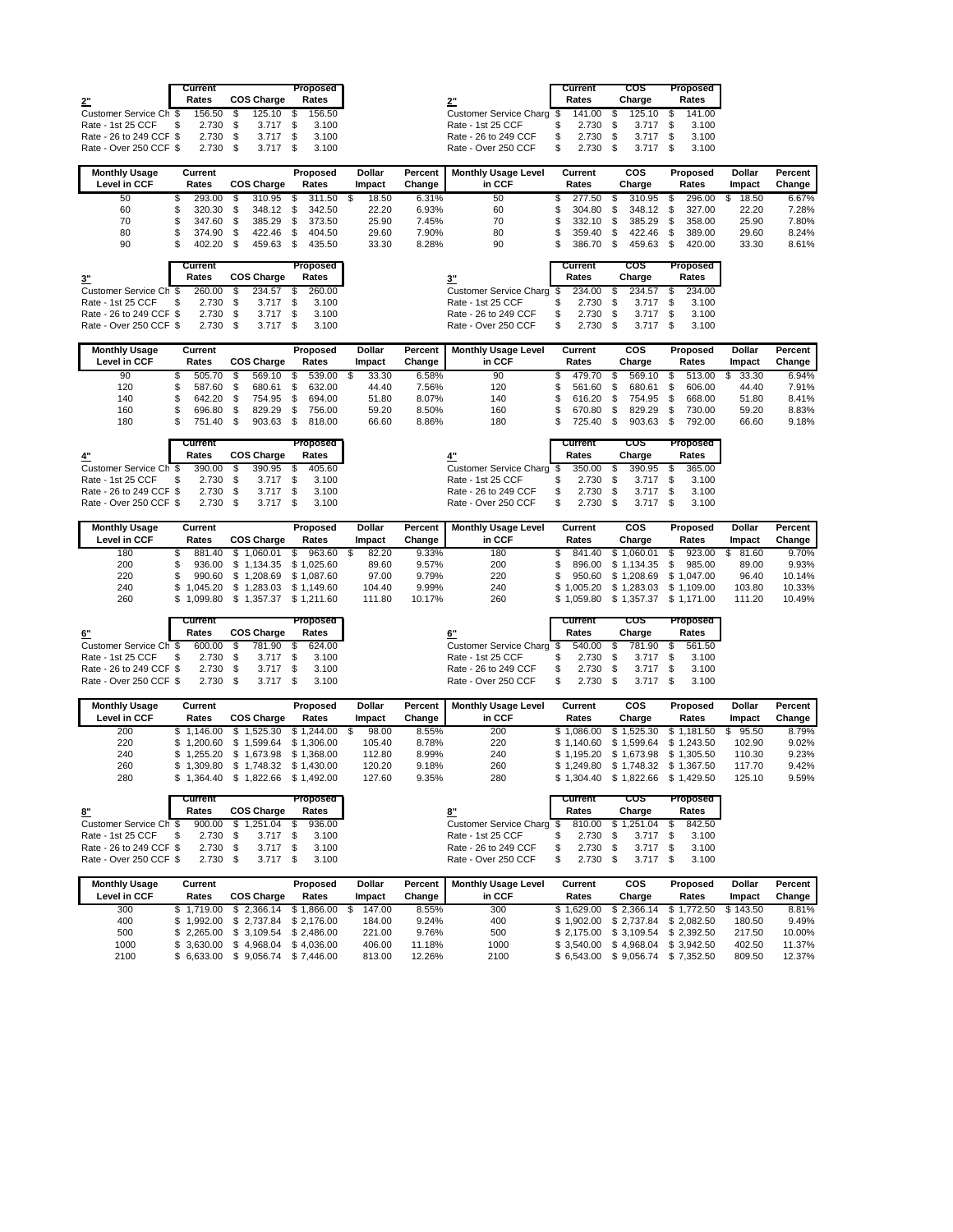**Water Department Customer Impacts**

**Forecasted 2024 with 4.5% Proposed Rate Increase**



| <b>CCF LEVEL</b>  | LOWER | <b>UPPER</b> | Usage |
|-------------------|-------|--------------|-------|
| TIER 1            |       | 25           | 25    |
| TIER <sub>2</sub> | 26    | 249          | 224.  |
| TIER 3            | 249   | <b>OVER</b>  |       |
|                   |       |              |       |

|                         | <b>INSIDE CITY</b> |      |                   |  |          |  | <b>OUTSIDE CITY</b>       |  |         |  |        |  |          |  |  |
|-------------------------|--------------------|------|-------------------|--|----------|--|---------------------------|--|---------|--|--------|--|----------|--|--|
|                         | Current            |      |                   |  | Proposed |  |                           |  | Current |  | cos    |  | Proposed |  |  |
| 5/8"                    | Rates              |      | <b>COS Charge</b> |  | Rates    |  | 5/8"                      |  | Rates   |  | Charge |  | Rates    |  |  |
| Customer Service Ch \$  | 42.25              |      | 23.46             |  | 42.25    |  | Customer Service Charg \$ |  | 38.00   |  | 23.46  |  | 38.00    |  |  |
| Rate - 1st 25 CCF       | 3.100              | -SS  | $3.717$ \$        |  | 3.500    |  | Rate - 1st 25 CCF         |  | 3.100   |  | 3.717  |  | 3.500    |  |  |
| Rate - 26 to 249 CCF \$ | 3.100              | - \$ | $3.717$ \$        |  | 3.500    |  | Rate - 26 to 249 CCF      |  | 3.100   |  | 3.717  |  | 3.500    |  |  |
| Rate - Over 250 CCF \$  | 3.100              |      | $3.717$ \$        |  | 3.500    |  | Rate - Over 250 CCF       |  | 3.100   |  | 3.717  |  | 3.500    |  |  |
|                         |                    |      |                   |  |          |  |                           |  |         |  |        |  |          |  |  |

| <b>Monthly Usage</b><br>Level in CCF | Current<br>Rates | <b>COS Charge</b> | Proposed<br>Rates | <b>Dollar</b><br>Impact | Percent<br>Change | <b>Monthly Usage Level</b><br>in CCF | Current<br>Rates |     | cos<br>Charge | Proposed<br>Rates | <b>Dollar</b><br>Impact | Percent<br>Change |
|--------------------------------------|------------------|-------------------|-------------------|-------------------------|-------------------|--------------------------------------|------------------|-----|---------------|-------------------|-------------------------|-------------------|
|                                      |                  |                   |                   |                         |                   |                                      |                  |     |               |                   |                         |                   |
|                                      | 60.85            | 45.76             | 63.25             | 2.40                    | 3.94%             |                                      | 56.60            |     | 45.76         | 59.00             | 2.40                    | 4.24%             |
|                                      | 63.95            | 49.48             | 66.75             | 2.80                    | 4.38%             |                                      | 59.70            | \$. | 49.48         | 62.50             | 2.80                    | 4.69%             |
| 9                                    | 70.15            | 56.91             | 73.75             | 3.60                    | 5.13%             |                                      | 65.90            |     | 56.91         | 69.50             | 3.60                    | 5.46%             |
| 12                                   | 79.45            | 68.06             | 84.25             | 4.80                    | 6.04%             | 12                                   | 75.20            |     | 68.06         | 80.00             | 4.80                    | 6.38%             |
| 15                                   | 88.75            | 79.21             | 94.75             | 6.00                    | 6.76%             | 15                                   | 84.50            |     | 79.21         | 90.50             | 6.00                    | 7.10%             |

| 3/4"                    | Current<br>Rates |     | <b>COS Charge</b> |      | Proposed<br>Rates |               |         | 3/4"                       | Current<br>Rates |     | cos<br>Charge | Proposed<br>Rates |  |
|-------------------------|------------------|-----|-------------------|------|-------------------|---------------|---------|----------------------------|------------------|-----|---------------|-------------------|--|
| Customer Service Ch \$  | 42.25            |     | 23.46             | - \$ | 42.25             |               |         | Customer Service Charg \$  | 38.00            | \$. | 23.46         | 38.00             |  |
| Rate - 1st 25 CCF       | 3.100            | \$. | 3.717             | - \$ | 3.500             |               |         | Rate - 1st 25 CCF          | 3.100            | \$. | 3.717         | 3.500             |  |
| Rate - 26 to 249 CCF \$ | 3.100            | \$. | 3.717             | - SS | 3.500             |               |         | Rate - 26 to 249 CCF       | 3.100            | \$. | 3.717         | 3.500             |  |
| Rate - Over 250 CCF \$  | $3.100$ \$       |     | 3.717             | S.   | 3.500             |               |         | Rate - Over 250 CCF        | 3.100            | £.  | 3.717         | 3.500             |  |
| <b>Monthly Usage</b>    | Current          |     |                   |      | Proposed          | <b>Dollar</b> | Percent | <b>Monthly Usage Level</b> | Current          |     | cos           | Proposed          |  |

| <b>Monthly Usage</b> | Current |                   | Proposed | <b>Dollar</b> | Percent | <b>Monthly Usage Level</b> | Current | cos    | Proposed | <b>Dollar</b> | Percent |
|----------------------|---------|-------------------|----------|---------------|---------|----------------------------|---------|--------|----------|---------------|---------|
| Level in CCF         | Rates   | <b>COS Charge</b> | Rates    | Impact        | Change  | in CCF                     | Rates   | Charge | Rates    | Impact        | Change  |
|                      | 60.85   | 45.76             | 63.25    | 2.40          | 3.94%   |                            | 56.60   | 45.76  | 59.00    | 2.40          | 4.24%   |
|                      | 63.95   | 49.48             | 66.75    | 2.80          | 4.38%   |                            | 59.70   | 49.48  | 62.50    | 2.80          | 4.69%   |
|                      | 70.15   | 56.91             | 73.75    | 3.60          | 5.13%   |                            | 65.90   | 56.91  | 69.50    | 3.60          | 5.46%   |
| 12                   | 79.45   | 68.06             | 84.25    | 4.80          | 6.04%   | 12                         | 75.20   | 68.06  | 80.00    | 4.80          | 6.38%   |
| 15                   | 88.75   | 79.21             | 94.75    | 6.00          | 6.76%   | 15                         | 84.50   | 79.21  | 90.50    | 6.00          | 7.10%   |

|                         | Current    |     |                   | Proposed |                           | Current | cos    | Proposed |
|-------------------------|------------|-----|-------------------|----------|---------------------------|---------|--------|----------|
| 1"                      | Rates      |     | <b>COS Charge</b> | Rates    |                           | Rates   | Charge | Rates    |
| Customer Service Ch \$  | 60.00      |     | $39.09$ \$        | 60.00    | Customer Service Charg \$ | 54.00   | 39.09  | 54.00    |
| Rate - 1st 25 CCF       | 3.100      |     | $3.717$ \$        | 3.500    | Rate - 1st 25 CCF         | 3.100   | 3.717  | 3.500    |
| Rate - 26 to 249 CCF \$ | 3.100      | - S | $3.717$ \$        | 3.500    | Rate - 26 to 249 CCF      | 3.100   | 3.717  | 3.500    |
| Rate - Over 250 CCF \$  | $3.100$ \$ |     | $3.717$ \$        | 3.500    | Rate - Over 250 CCF       | 3.100   | 3.717  | 3.500    |

| <b>Monthly Usage</b> | Current |                   | Proposed | <b>Dollar</b> | Percent | <b>Monthly Usage Level</b> | Current | cos    | Proposed | Dollar | Percent |
|----------------------|---------|-------------------|----------|---------------|---------|----------------------------|---------|--------|----------|--------|---------|
| Level in CCF         | Rates   | <b>COS Charge</b> | Rates    | Impact        | Change  | in CCF                     | Rates   | Charge | Rates    | Impact | Change  |
| 10                   | 91.00   | 76.26             | 95.00    | 4.00          | 4.40%   | 10                         | 85.00   | 76.26  | 89.00    | 4.00   | 4.71%   |
| 15                   | 106.50  | 94.85             | 112.50   | 6.00          | 5.63%   | 15                         | 100.50  | 94.85  | 106.50   | 6.00   | 5.97%   |
| 20                   | 122.00  | $113.43$ \$       | 130.00   | 8.00          | 6.56%   | 20                         | 116.00  | 113.43 | 124.00   | 8.00   | 6.90%   |
| 25                   | 137.50  | 132.02            | 147.50   | 10.00         | 7.27%   | 25                         | 131.50  | 132.02 | 141.50   | 10.00  | 7.60%   |
| 30                   | 153.00  | 150.60            | 165.00   | 12.00         | 7.84%   | 30                         | 147.00  | 150.60 | 159.00   | 12.00  | 8.16%   |

| Current                 |                                    | Proposed                                                                |                      | Current                   |       | cos                                                  | Proposed |       |
|-------------------------|------------------------------------|-------------------------------------------------------------------------|----------------------|---------------------------|-------|------------------------------------------------------|----------|-------|
| Rates                   |                                    | Rates                                                                   | 1.5"                 |                           |       |                                                      |          | Rates |
| Customer Service Ch \$  |                                    | 109.00                                                                  |                      |                           |       | 78.19                                                |          | 98.25 |
| 3.100                   |                                    | 3.500                                                                   | Rate - 1st 25 CCF    |                           |       | 3.717                                                |          | 3.500 |
| Rate - 26 to 249 CCF \$ |                                    | 3.500                                                                   | Rate - 26 to 249 CCF |                           |       | 3.717                                                |          | 3.500 |
| Rate - Over 250 CCF \$  |                                    | 3.500                                                                   | Rate - Over 250 CCF  |                           |       | 3.717                                                |          | 3.500 |
|                         | 109.00<br>$3.100$ \$<br>$3.100$ \$ | <b>COS Charge</b><br>78.19 \$<br>$3.717$ \$<br>$3.717$ \$<br>$3.717$ \$ |                      | Customer Service Charg \$ | Rates | $98.25$ \$<br>$3.100$ \$<br>$3.100$ \$<br>$3.100$ \$ | Charge   |       |

| <b>Monthly Usage</b><br>Level in CCF | Current<br>Rates | COS Charge | Proposed<br>Rates | <b>Dollar</b><br>Impact | Percent<br>Change | <b>Monthly Usage Level</b><br>in CCF | Current<br>Rates | cos<br>Charge | Proposed<br>Rates | <b>Dollar</b><br>Impact | Percent<br>Change |
|--------------------------------------|------------------|------------|-------------------|-------------------------|-------------------|--------------------------------------|------------------|---------------|-------------------|-------------------------|-------------------|
| 30                                   | 202.00           | 189.70     | 214.00            | 12.00                   | 5.94%             | 30                                   | 191.25           | 189.70        | 203.25            | 12.00                   | 6.27%             |
| 35                                   | 217.50           | 208.28     | 231.50            | 14.00                   | 6.44%             | 35                                   | 206.75           | 208.28        | 220.75            | 14.00                   | 6.77%             |
| 40                                   | 233.00           | 226.87     | 249.00            | 16.00                   | 6.87%             | 40                                   | 222.25           | 226.87        | 238.25            | 16.00                   | 7.20%             |
| 45                                   | 248.50           | 245.45     | 266.50            | 18.00                   | 7.24%             | 45                                   | 237.75           | 245.45        | 255.75            | 18.00                   | 7.57%             |
| 50                                   | 264.00           | 264.04     | 284.00            | 20.00                   | 7.58%             | 50                                   | 253.25           | 264.04        | 273.25            | 20.00                   | 7.90%             |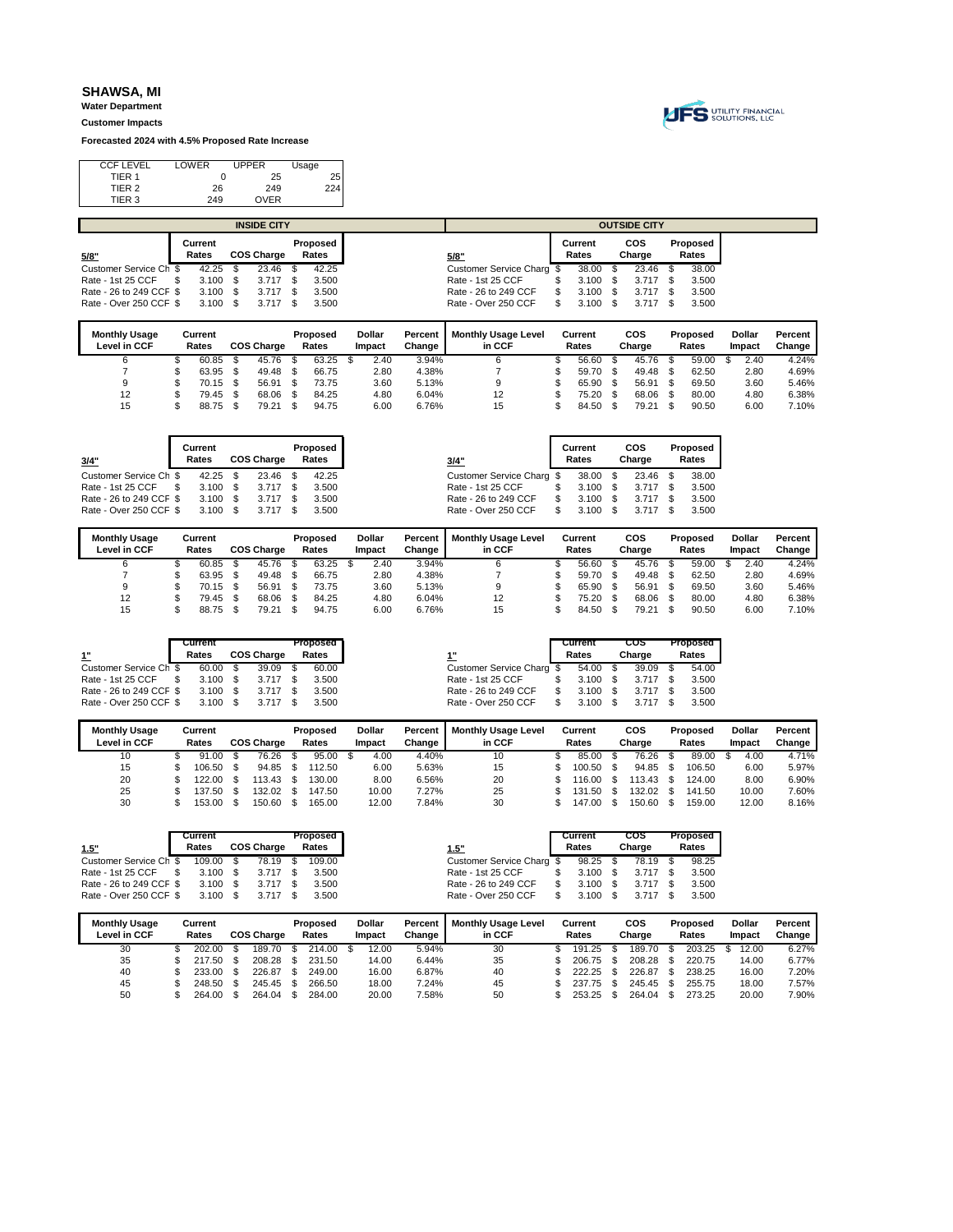|                         | Current    |    |                   | Proposed |                           | Current   | cos         | Proposed |
|-------------------------|------------|----|-------------------|----------|---------------------------|-----------|-------------|----------|
| 2"                      | Rates      |    | <b>COS Charge</b> | Rates    | 2"                        | Rates     | Charge      | Rates    |
| Customer Service Ch \$  | 156.50     |    | $125.10$ \$       | 156.50   | Customer Service Charg \$ | 141.00 \$ | $125.10$ \$ | 141.00   |
| Rate - 1st 25 CCF       | 3.100      | -S | $3.717$ \$        | 3.500    | Rate - 1st 25 CCF         | 3.100     | 3.717       | 3.500    |
| Rate - 26 to 249 CCF \$ | $3.100$ \$ |    | $3.717$ \$        | 3.500    | Rate - 26 to 249 CCF      | 3.100     | 3.717       | 3.500    |
| Rate - Over 250 CCF \$  | $3.100$ \$ |    | $3.717$ \$        | 3.500    | Rate - Over 250 CCF       | 3.100     | 3.717       | 3.500    |

| <b>Monthly Usage</b> | Current |                   | Proposed | <b>Dollar</b> | Percent | <b>Monthly Usage Level</b> | Current | cos    | Proposed | <b>Dollar</b> | Percent |
|----------------------|---------|-------------------|----------|---------------|---------|----------------------------|---------|--------|----------|---------------|---------|
| Level in CCF         | Rates   | <b>COS Charge</b> | Rates    | Impact        | Change  | in CCF                     | Rates   | Charge | Rates    | Impact        | Change  |
| 50                   | 311.50  | 310.95            | 331.50   | 20.00         | 6.42%   | 50                         | 296.00  | 310.95 | 316.00   | 20.00         | 6.76%   |
| 60                   | 342.50  | 348.12 \$         | 366.50   | 24.00         | 7.01%   | 60                         | 327.00  | 348.12 | 351.00   | 24.00         | 7.34%   |
| 70                   | 373.50  | 385.29            | 401.50   | 28.00         | 7.50%   | 70                         | 358.00  | 385.29 | 386.00   | 28.00         | 7.82%   |
| 80                   | 404.50  | 422.46            | 436.50   | 32.00         | 7.91%   | 80                         | 389.00  | 422.46 | 421.00   | 32.00         | 8.23%   |
| 90                   | 435.50  | 459.63            | 471.50   | 36.00         | 8.27%   | 90                         | 420.00  | 459.63 | 456.00   | 36.00         | 8.57%   |

|                                           | Current    |                   |     | Proposed |                                                      |     | Current    | cos               | Proposed |
|-------------------------------------------|------------|-------------------|-----|----------|------------------------------------------------------|-----|------------|-------------------|----------|
| 3"                                        | Rates      | <b>COS Charge</b> |     | Rates    |                                                      |     | Rates      | Charge            | Rates    |
| Customer Service Ch \$ 260.00 \$ 234.57   |            |                   | 8 S | 260.00   | Customer Service Charg \$ 234.00 \$ 234.57 \$ 234.00 |     |            |                   |          |
| Rate - 1st 25 CCF \$                      | $3.100$ \$ | $3.717$ \$        |     | 3.500    | Rate - 1st 25 CCF                                    | \$. | 3.100 \$   | 3.717 \$          | 3.500    |
| Rate - 26 to 249 CCF \$ 3.100 \$ 3.717 \$ |            |                   |     | 3.500    | Rate - 26 to 249 CCF                                 | S.  |            | 3.100 \$ 3.717 \$ | 3.500    |
| Rate - Over 250 CCF \$ 3.100 \$ 3.717 \$  |            |                   |     | 3.500    | Rate - Over 250 CCF                                  | s.  | $3.100$ \$ | 3.717 \$          | 3.500    |

| м.                |    | 420.00           | - 35 | 409.03        | ъ. | 450.00            |
|-------------------|----|------------------|------|---------------|----|-------------------|
|                   |    | Current<br>Rates |      | cos<br>Charge |    | Proposed<br>Rates |
| mer Service Charg | \$ | 234.00           | \$   | 234.57        |    | 234.00            |
| - 1st 25 CCF      | S. | 3.100            | \$   | 3.717         |    | 3.500             |
| - 26 to 249 CCF   | S  | 3.100            | \$   | 3.717         |    | 3.500             |
| - Over 250 CCE    |    | 3.100            |      | 3717          |    | 3.500             |

| <b>Monthly Usage</b><br>Level in CCF | Current<br>Rates | <b>COS Charge</b> | Proposed<br>Rates | Dollar<br>Impact | Percent<br>Change | <b>Monthly Usage Level</b><br>in CCF | Current<br>Rates | cos<br>Charge | Proposed<br>Rates | Dollar<br>Impact | Percent<br>Change |
|--------------------------------------|------------------|-------------------|-------------------|------------------|-------------------|--------------------------------------|------------------|---------------|-------------------|------------------|-------------------|
| 90                                   | 539.00           | 569.10            | 575.00            | 36.00            | 6.68%             | 90                                   | 513.00           | 569.10        | 549.00            | 36.00            | 7.02%             |
| 120                                  | 632.00           | 680.61            | 680.00            | 48.00            | 7.59%             | 120                                  | 606.00           | 680.61        | 654.00            | 48.00            | 7.92%             |
| 140                                  | 694.00           | 754.95            | 750.00            | 56.00            | 8.07%             | 140                                  | 668.00           | 754.95        | 724.00            | 56.00            | 8.38%             |
| 160                                  | 756.00           | 829.29            | 820.00            | 64.00            | 8.47%             | 160                                  | 730.00           | 829.29        | 794.00            | 64.00            | 8.77%             |
| 180                                  | 818.00           | 903.63            | 890.00            | 72.00            | 8.80%             | 180                                  | 792.00           | 903.63        | 864.00            | 72.00            | 9.09%             |

|                         |     | Current    |     |                   | Proposed |                           |    | Current             | cos        | Proposed |
|-------------------------|-----|------------|-----|-------------------|----------|---------------------------|----|---------------------|------------|----------|
| 4"                      |     | Rates      |     | <b>COS Charge</b> | Rates    |                           |    | Rates               | Charge     | Rates    |
| Customer Service Ch \$  |     | 405.60 \$  |     | 390.95 \$         | 422.00   | Customer Service Charg \$ |    | 365.00 \$           | 390.95 \$  | 380.00   |
| Rate - 1st 25 CCF       | \$. | 3.100      | 8 S | 3.717             | 3.500    | Rate - 1st 25 CCF         |    | $3.100$ \$          | $3.717$ \$ | 3.500    |
| Rate - 26 to 249 CCF \$ |     | $3.100$ \$ |     | 3.717             | 3.500    | Rate - 26 to 249 CCF      | S. | $3.100$ \$          | $3.717$ \$ | 3.500    |
| Rate - Over 250 CCF \$  |     | $3.100$ \$ |     | $3.717$ \$        | 3.500    | Rate - Over 250 CCF       |    | $3.100 \text{ }$ \$ | $3.717$ \$ | 3.500    |
|                         |     |            |     |                   |          |                           |    |                     |            |          |

| <b>Monthly Usage</b> | Current    |                                             | Proposed   | Dollar | Percent | <b>Monthly Usage Level</b> | Current    | cos                   | Proposed              | <b>Dollar</b> | Percent |
|----------------------|------------|---------------------------------------------|------------|--------|---------|----------------------------|------------|-----------------------|-----------------------|---------------|---------|
| Level in CCF         | Rates      | <b>COS Charge</b>                           | Rates      | Impact | Change  | in CCF                     | Rates      | Charge                | Rates                 | Impact        | Change  |
| 180                  | 963.60     | .060.01                                     | \$1.052.00 | 88.40  | 9.17%   | 180                        | 923.00     | .060.01               | \$1.010.00            | 87.00         | 9.43%   |
| 200                  | \$1.025.60 | $$1.134.35$ $$1.122.00$                     |            | 96.40  | 9.40%   | 200                        | 985.00     |                       | \$1.134.35 \$1.080.00 | 95.00         | 9.64%   |
| 220                  |            | \$1.087.60 \$1.208.69 \$1.192.00            |            | 104.40 | 9.60%   | 220                        | \$1.047.00 | \$1,208.69 \$1.150.00 |                       | 103.00        | 9.84%   |
| 240                  |            | $$1.149.60 \quad $1.283.03 \quad $1.262.00$ |            | 112.40 | 9.78%   | 240                        | \$1.109.00 | \$1.283.03 \$1.220.00 |                       | 111.00        | 10.01%  |
| 260                  |            | \$1.211.60 \$1.357.37                       | \$1.332.00 | 120.40 | 9.94%   | 260                        | \$1.171.00 | \$1.357.37            | \$1.290.00            | 119.00        | 10.16%  |

|                         | Current |                   | Proposed |  |
|-------------------------|---------|-------------------|----------|--|
| 6"                      | Rates   | <b>COS Charge</b> | Rates    |  |
| Customer Service Ch \$  | 624.00  | 781.90            | 649.00   |  |
| Rate - 1st 25 CCF       | 3.100   | 3.717             | 3.500    |  |
| Rate - 26 to 249 CCF \$ | 3.100   | 3.717             | 3.500    |  |
| Rate - Over 250 CCF \$  | 3.100   | 3.717             | 3.500    |  |

|                         | Current    |                   | Proposed |
|-------------------------|------------|-------------------|----------|
|                         | Rates      | <b>COS Charge</b> | Rates    |
| Customer Service Ch \$  | 624.00 \$  | 781.90 \$         | 649.00   |
| Rate - 1st 25 CCF       | $3.100$ \$ | $3.717$ \$        | 3.500    |
| Rate - 26 to 249 CCF \$ | $3.100$ \$ | $3.717$ \$        | 3.500    |
| Rate - Over 250 CCF \$  |            | 3.100 \$ 3.717 \$ | 3.500    |

| <b>Monthly Usage</b><br>Level in CCF | Current<br>Rates | <b>COS Charge</b>                | Proposed<br>Rates | <b>Dollar</b><br>Impact | Percent<br>Change | <b>Monthly Usage Level</b><br>in CCF | Current<br>Rates | cos<br>Charge         | Proposed<br>Rates              | <b>Dollar</b><br>Impact | Percent<br>Change |
|--------------------------------------|------------------|----------------------------------|-------------------|-------------------------|-------------------|--------------------------------------|------------------|-----------------------|--------------------------------|-------------------------|-------------------|
| 200                                  |                  | \$1.244.00 \$1.525.30 \$1.349.00 |                   | 105.00                  | 8.44%             | 200                                  | \$1.181.50       |                       | \$1.525.30 \$1.285.00 \$103.50 |                         | 8.76%             |
| 220                                  |                  | \$1.306.00 \$1.599.64 \$1.419.00 |                   | 113.00                  | 8.65%             | 220                                  | \$1.243.50       | \$1.599.64            | \$1.355.00                     | 111.50                  | 8.97%             |
| 240                                  |                  | \$1.368.00 \$1.673.98 \$1.489.00 |                   | 121.00                  | 8.85%             | 240                                  | \$1.305.50       | \$1.673.98 \$1.425.00 |                                | 119.50                  | 9.15%             |
| 260                                  |                  | \$1.430.00 \$1.748.32 \$1.559.00 |                   | 129.00                  | 9.02%             | 260                                  | \$1.367.50       | \$1.748.32 \$1.495.00 |                                | 127.50                  | 9.32%             |
| 280                                  |                  | 1.492.00 \$ 1.822.66             | \$1.629.00        | 137.00                  | 9.18%             | 280                                  | \$1.429.50       | \$1.822.66            | \$1.565.00                     | 135.50                  | 9.48%             |

|                         | Current         |                    |     | Proposed |                                            |    | Current    | cos        |    | Proposed |
|-------------------------|-----------------|--------------------|-----|----------|--------------------------------------------|----|------------|------------|----|----------|
| 8"                      | Rates           | <b>COS Charge</b>  |     | Rates    |                                            |    | Rates      | Charge     |    | Rates    |
| Customer Service Ch \$  |                 | 936.00 \$ 1.251.04 | -SS | 974.00   | Customer Service Charg \$842.50 \$1,251.04 |    |            |            | S. | 877.00   |
| Rate - 1st 25 CCF       |                 | 3.100 \$ 3.717 \$  |     | 3.500    | Rate - 1st 25 CCF                          |    | $3.100$ \$ | $3.717$ \$ |    | 3.500    |
| Rate - 26 to 249 CCF \$ | $3.100\quad$ \$ | $3.717$ \$         |     | 3.500    | Rate - 26 to 249 CCF                       | S. | $3.100$ \$ | 3.717      |    | 3.500    |
| Rate - Over 250 CCF \$  | 3.100 \$        | $3.717$ \$         |     | 3.500    | Rate - Over 250 CCF                        |    | 3.100      | $3.717$ \$ |    | 3.500    |

| <b>Monthly Usage</b> | Current    |                                             | Proposed | <b>Dollar</b> | Percent | <b>Monthly Usage Level</b> | Current    | cos                              | Proposed   | Dollar   | Percent |
|----------------------|------------|---------------------------------------------|----------|---------------|---------|----------------------------|------------|----------------------------------|------------|----------|---------|
| Level in CCF         | Rates      | <b>COS Charge</b>                           | Rates    | Impact        | Change  | in CCF                     | Rates      | Charge                           | Rates      | Impact   | Change  |
| 300                  | \$1.866.00 | $$2.366.14 \quad $2.024.00 \quad $$         |          | 158.00        | 8.47%   | 300                        | \$1.772.50 | \$2.366.14                       | \$1.927.00 | \$154.50 | 8.72%   |
| 400                  |            | $$2.176.00 \quad $2.737.84 \quad $2.374.00$ |          | 198.00        | 9.10%   | 400                        | \$2.082.50 | \$2.737.84                       | \$2.277.00 | 194.50   | 9.34%   |
| 500                  |            | $$2.486.00 \quad $3.109.54 \quad $2.724.00$ |          | 238.00        | 9.57%   | 500                        |            | \$2.392.50 \$3.109.54 \$2.627.00 |            | 234.50   | 9.80%   |
| 1000                 |            | $$4.036.00 \quad $4.968.04 \quad $4.474.00$ |          | 438.00        | 10.85%  | 1000                       | \$3.942.50 | \$4.968.04                       | \$4.377.00 | 434.50   | 11.02%  |
| 2100                 |            | $$7.446.00 \quad $9.056.74 \quad $8.324.00$ |          | 878.00        | 11.79%  | 2100                       |            | \$7.352.50 \$9.056.74 \$8.227.00 |            | 874.50   | 11.89%  |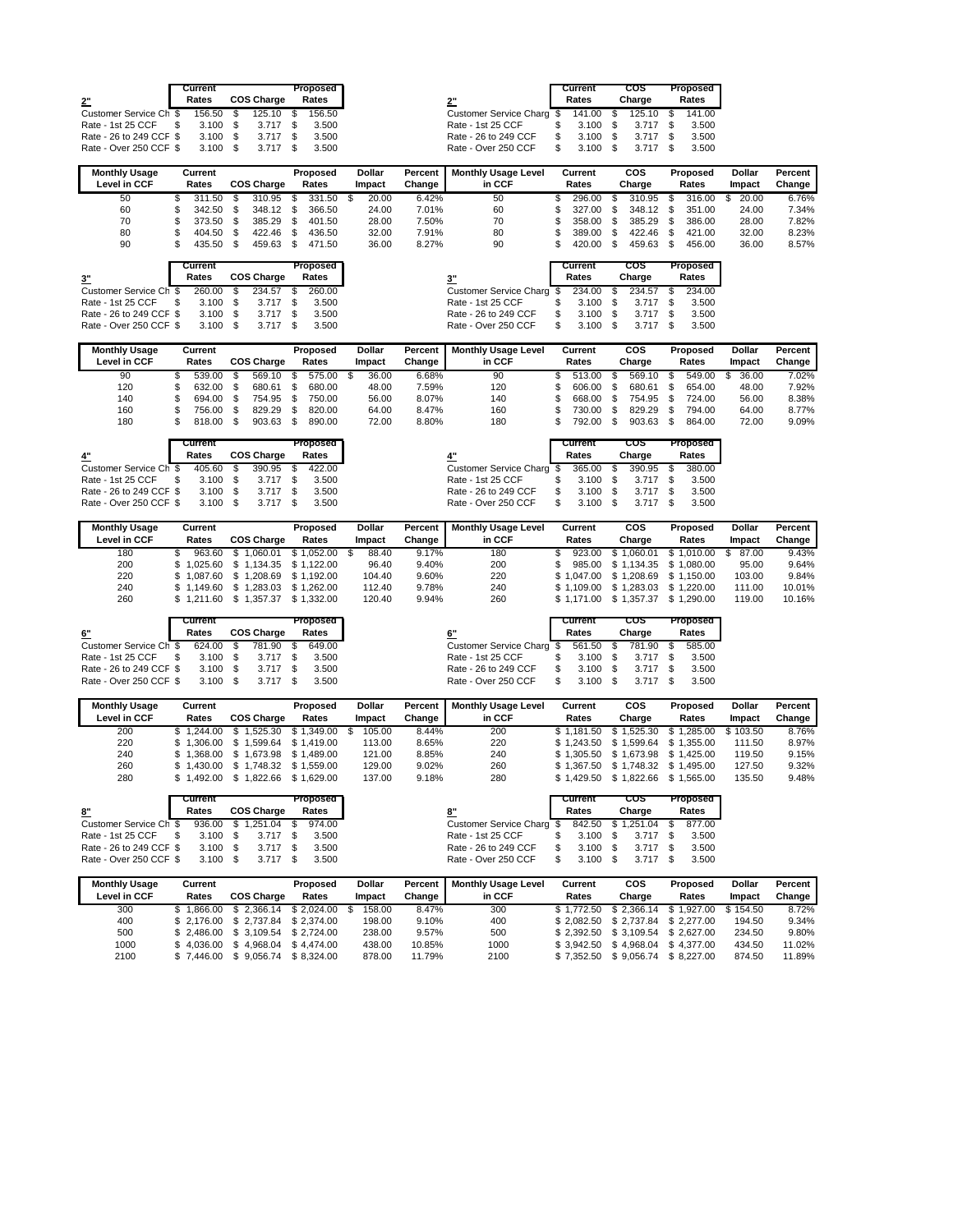**Water Department Customer Impacts**

**Forecasted 2025 with 4.5% Proposed Rate Increase**



| <b>CCF LEVEL</b>  | LOWER | <b>UPPER</b> | Usage |
|-------------------|-------|--------------|-------|
| TIER 1            |       | 25           | 25    |
| TIER <sub>2</sub> | 26    | 249          | 224.  |
| TIER 3            | 249   | <b>OVER</b>  |       |
|                   |       |              |       |

|                         |         |      | <b>INSIDE CITY</b> |          |                           |         | <b>OUTSIDE CITY</b> |          |
|-------------------------|---------|------|--------------------|----------|---------------------------|---------|---------------------|----------|
|                         | Current |      |                    | Proposed |                           | Current | cos                 | Proposed |
| 5/8"                    | Rates   |      | <b>COS Charge</b>  | Rates    | 5/8"                      | Rates   | Charge              | Rates    |
| Customer Service Ch \$  | 42.25   |      | 23.46              | 42.25    | Customer Service Charg \$ | 38.00   | 23.46               | 38.00    |
| Rate - 1st 25 CCF       | 3.500   | - \$ | 3.717              | 3.920    | Rate - 1st 25 CCF         | 3.500   | 3.717               | 3.920    |
| Rate - 26 to 249 CCF \$ | 3.500   |      | 3.717              | 3.920    | Rate - 26 to 249 CCF      | 3.500   | 3.717               | 3.920    |
| Rate - Over 250 CCF \$  | 3.500   |      | 3.717              | 3.920    | Rate - Over 250 CCF       | 3.500   | 3.717               | 3.920    |
|                         |         |      |                    |          |                           |         |                     |          |

| <b>Monthly Usage</b><br>Level in CCF | Current<br>Rates | <b>COS Charge</b> | Proposed<br>Rates | <b>Dollar</b><br>Impact | Percent<br>Change | <b>Monthly Usage Level</b><br>in CCF | Current<br>Rates |     | cos<br>Charge | Proposed<br>Rates | <b>Dollar</b><br>Impact | Percent<br>Change |
|--------------------------------------|------------------|-------------------|-------------------|-------------------------|-------------------|--------------------------------------|------------------|-----|---------------|-------------------|-------------------------|-------------------|
|                                      | 63.25            | 45.76             | 65.77             | 2.52                    | 3.98%             |                                      | 59.00            |     | 45.76         | 61.52             | 2.52                    | 4.27%             |
|                                      | 66.75            | 49.48             | 69.69             | 2.94                    | 4.40%             |                                      | 62.50            | \$. | 49.48         | 65.44             | 2.94                    | 4.70%             |
| 9                                    | 73.75            | 56.91             | 77.53             | 3.78                    | 5.13%             |                                      | 69.50            |     | 56.91         | 73.28             | 3.78                    | 5.44%             |
| 12                                   | 84.25            | 68.06             | 89.29             | 5.04                    | 5.98%             | 12                                   | 80.00            | \$. | 68.06         | 85.04             | 5.04                    | 6.30%             |
| 15                                   | 94.75            | 79.21             | 101.05            | 6.30                    | 6.65%             | 15                                   | 90.50            |     | 79.21         | 96.80             | 6.30                    | 6.96%             |

| 3/4"                              | Current<br>Rates       | <b>COS Charge</b>   | Proposed<br>Rates       |                                  |         | 3/4"                                           | Current<br>Rates       | cos<br>Charge | Proposed<br>Rates       |  |
|-----------------------------------|------------------------|---------------------|-------------------------|----------------------------------|---------|------------------------------------------------|------------------------|---------------|-------------------------|--|
| Customer Service Ch \$            | 42.25                  | 23.46               | 42.25                   |                                  |         | Customer Service Charg \$                      | 38.00                  | 23.46         | 38.00                   |  |
| Rate - 1st 25 CCF                 | 3.500                  | 3.717               | 3.920                   |                                  |         | Rate - 1st 25 CCF                              | 3.500                  | 3.717         | 3.920                   |  |
| Rate - 26 to 249 CCF \$           | 3.500                  | 3.717               | 3.920                   |                                  |         | Rate - 26 to 249 CCF                           | 3.500                  | 3.717         | 3.920                   |  |
| Rate - Over 250 CCF \$            | 3.500                  | 3.717               | 3.920                   |                                  |         | Rate - Over 250 CCF                            | 3.500                  | 3.717         | 3.920                   |  |
| <b>Monthly Usage</b><br>1.111.000 | Current<br>$P = 1 - 1$ | <b>000.01-1-1-1</b> | Proposed<br>$P = 1 - 1$ | <b>Dollar</b><br>$1.22.22 - 2.1$ | Percent | <b>Monthly Usage Level</b><br>$\sim$ 00 $\sim$ | Current<br>$P = 1 - 1$ | cos           | Proposed<br>$P = 1 - 1$ |  |

| <b>Monthly Usage</b> | Current |                   | Proposed | <b>Dollar</b> | Percent | <b>Monthly Usage Level</b> | Current | cos    | Proposed  | <b>Dollar</b> | Percent |
|----------------------|---------|-------------------|----------|---------------|---------|----------------------------|---------|--------|-----------|---------------|---------|
| Level in CCF         | Rates   | <b>COS Charge</b> | Rates    | Impact        | Change  | in CCF                     | Rates   | Charge | Rates     | Impact        | Change  |
|                      | 63.25   | 45.76             | 65.77    | 2.52          | 3.98%   |                            | 59.00   | 45.76  | .52<br>61 | 2.52          | 4.27%   |
|                      | 66.75   | 49.48             | 69.69    | 2.94          | 4.40%   |                            | 62.50   | 49.48  | 65.44     | 2.94          | 4.70%   |
|                      | 73.75   | 56.91             | 77.53    | 3.78          | 5.13%   |                            | 69.50   | 56.91  | 73.28     | 3.78          | 5.44%   |
| 12                   | 84.25   | 68.06             | 89.29    | 5.04          | 5.98%   | 12                         | 80.00   | 68.06  | 85.04     | 5.04          | 6.30%   |
| 15                   | 94.75   | 79.21             | 101.05   | 6.30          | 6.65%   | 15                         | 90.50   | 79.21  | 96.80     | 6.30          | 6.96%   |

|                         | Current |                   | Proposed |                           | Current | cos    | Proposed |
|-------------------------|---------|-------------------|----------|---------------------------|---------|--------|----------|
|                         | Rates   | <b>COS Charge</b> | Rates    |                           | Rates   | Charge | Rates    |
| Customer Service Ch \$  | 60.00   | $39.09$ \$        | 60.00    | Customer Service Charg \$ | 54.00   | 39.09  | 54.00    |
| Rate - 1st 25 CCF       | 3.500   | $3.717$ \$        | 3.920    | Rate - 1st 25 CCF         | 3.500   | 3.717  | 3.920    |
| Rate - 26 to 249 CCF \$ | 3.500   | $3.717$ \$        | 3.920    | Rate - 26 to 249 CCF      | 3.500   | 3.717  | 3.920    |
| Rate - Over 250 CCF \$  | 3.500   | $3.717$ \$        | 3.920    | Rate - Over 250 CCF       | 3.500   | 3.717  | 3.920    |

| <b>Monthly Usage</b> | Current |                   | Proposed | Dollar | Percent | <b>Monthly Usage Level</b> | Current | cos    | Proposed | <b>Dollar</b> | Percent |
|----------------------|---------|-------------------|----------|--------|---------|----------------------------|---------|--------|----------|---------------|---------|
| Level in CCF         | Rates   | <b>COS Charge</b> | Rates    | Impact | Change  | in CCF                     | Rates   | Charge | Rates    | Impact        | Change  |
| 10                   | 95.00   | 76.26             | 99.20    | 4.20   | 4.42%   | 10                         | 89.00   | 76.26  | 93.20    | 4.20          | 4.72%   |
| 15                   | 112.50  | 94.85             | 118.80   | 6.30   | 5.60%   | 15                         | 106.50  | 94.85  | 112.80   | 6.30          | 5.92%   |
| 20                   | 130.00  | $113.43$ \$       | 138.40   | 8.40   | 6.46%   | 20                         | 124.00  | 113.43 | 132.40   | 8.40          | 6.77%   |
| 25                   | 147.50  | 132.02            | 158.00   | 10.50  | 7.12%   | 25                         | 141.50  | 132.02 | 152.00   | 10.50         | 7.42%   |
| 30                   | 165.00  | 150.60            | 177.60   | 12.60  | 7.64%   | 30                         | 159.00  | 150.60 | 171.60   | 12.60         | 7.92%   |

| cos<br>Proposed<br>Current                           | Proposed |                   | Current |                         |
|------------------------------------------------------|----------|-------------------|---------|-------------------------|
| Charge<br>Rates<br>Rates<br>1.5"                     | Rates    | <b>COS Charge</b> | Rates   | 1.5"                    |
| Customer Service Charg \$<br>98.25<br>98.25<br>78.19 | 109.00   | 78.19 \$          | 109.00  | Customer Service Ch \$  |
| Rate - 1st 25 CCF<br>3.500<br>3.920<br>3.717         | 3.920    | $3.717$ \$        | 3.500   | Rate - 1st 25 CCF       |
| Rate - 26 to 249 CCF<br>3.500<br>3.920<br>3.717      | 3.920    | $3.717$ \$        | 3.500   | Rate - 26 to 249 CCF \$ |
| Rate - Over 250 CCF<br>3.500<br>3.920<br>3.717       | 3.920    | $3.717$ \$        | 3.500   |                         |
|                                                      |          |                   |         | Rate - Over 250 CCF \$  |

| <b>Monthly Usage</b><br>Level in CCF | Current<br>Rates | COS Charge | Proposed<br>Rates | <b>Dollar</b><br>Impact | Percent<br>Change | <b>Monthly Usage Level</b><br>in CCF | Current<br>Rates | cos<br>Charge | Proposed<br>Rates | <b>Dollar</b><br>Impact | Percent<br>Change |
|--------------------------------------|------------------|------------|-------------------|-------------------------|-------------------|--------------------------------------|------------------|---------------|-------------------|-------------------------|-------------------|
| 30                                   | 214.00           | 189.70     | 226.60            | 12.60                   | 5.89%             | 30                                   | 203.25           | 189.70        | 215.85            | 12.60                   | 6.20%             |
| 35                                   | 231.50           | 208.28     | 246.20            | 14.70                   | 6.35%             | 35                                   | 220.75           | 208.28        | 235.45            | 14.70                   | 6.66%             |
| 40                                   | 249.00           | 226.87     | 265.80            | 16.80                   | 6.75%             | 40                                   | 238.25           | 226.87        | 255.05            | 16.80                   | 7.05%             |
| 45                                   | 266.50           | 245.45     | 285.40            | 18.90                   | 7.09%             | 45                                   | 255.75           | 245.45        | 274.65            | 18.90                   | 7.39%             |
| 50                                   | 284.00           | 264.04     | 305.00            | 21.00                   | 7.39%             | 50                                   | 273.25           | 264.04        | 294.25            | 21.00                   | 7.69%             |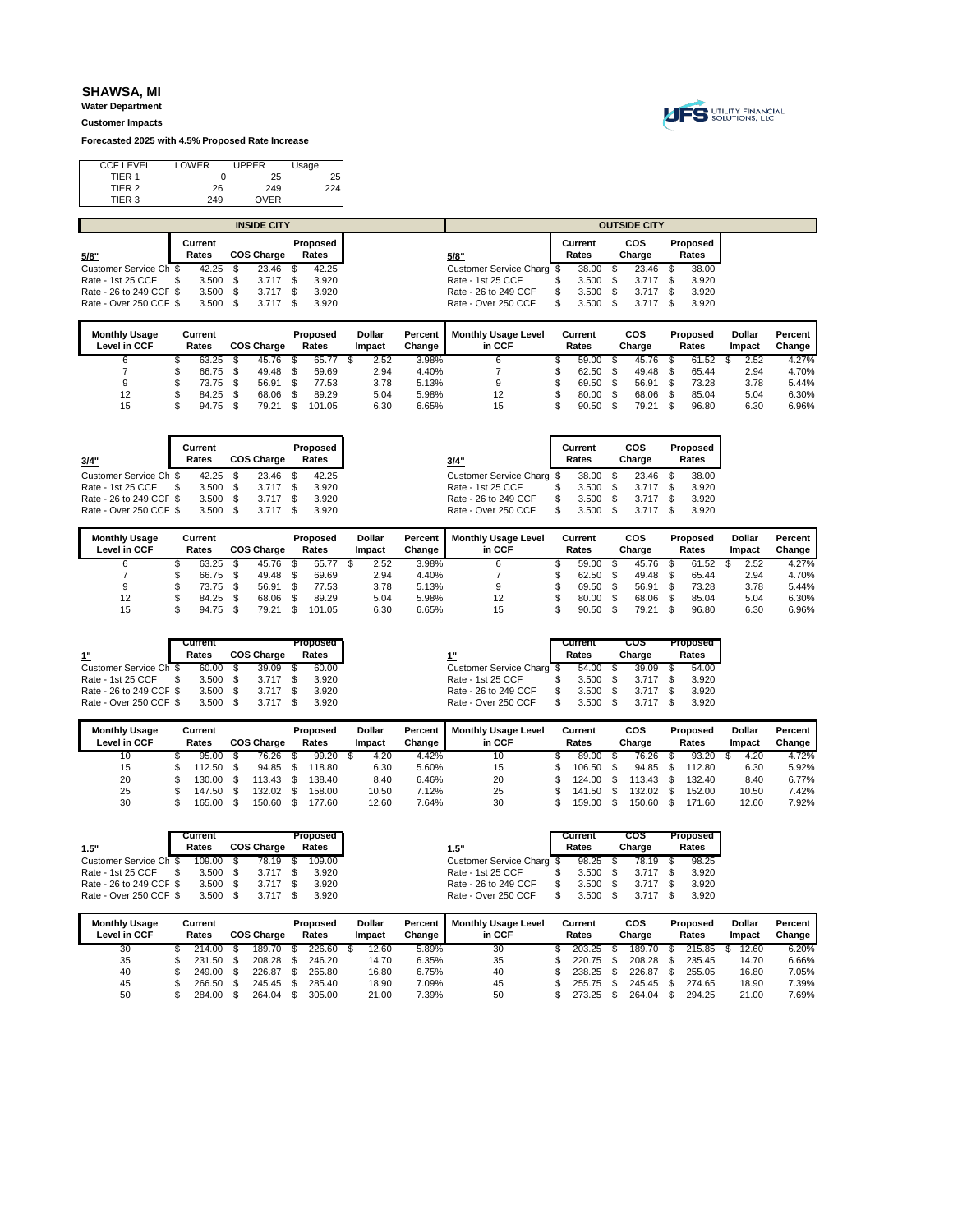|                         | Current    |                   | Proposed |                           | Current   | cos    | Proposed |
|-------------------------|------------|-------------------|----------|---------------------------|-----------|--------|----------|
| 2"                      | Rates      | <b>COS Charge</b> | Rates    | 2"                        | Rates     | Charge | Rates    |
| Customer Service Ch \$  | 156.50     | $125.10$ \$       | 156.50   | Customer Service Charg \$ | 141.00 \$ | 125.10 | 141.00   |
| Rate - 1st 25 CCF       | 3.500      | $3.717$ \$        | 3.920    | Rate - 1st 25 CCF         | 3.500     | 3.717  | 3.920    |
| Rate - 26 to 249 CCF \$ | $3.500$ \$ | $3.717$ \$        | 3.920    | Rate - 26 to 249 CCF      | 3.500     | 3.717  | 3.920    |
| Rate - Over 250 CCF \$  | $3.500$ \$ | $3.717$ \$        | 3.920    | Rate - Over 250 CCF       | 3.500     | 3.717  | 3.920    |

| <b>Monthly Usage</b> | Current     |                   | Proposed | Dollar | Percent | <b>Monthly Usage Level</b> | Current | cos    | Proposed | <b>Dollar</b> | Percent |
|----------------------|-------------|-------------------|----------|--------|---------|----------------------------|---------|--------|----------|---------------|---------|
| Level in CCF         | Rates       | <b>COS Charge</b> | Rates    | Impact | Change  | in CCF                     | Rates   | Charge | Rates    | Impact        | Change  |
| 50                   | 331.50      | 310.95            | 352.50   | 21.00  | 6.33%   | 50                         | 316.00  | 310.95 | 337.00   | 21.00         | 6.65%   |
| 60                   | 366.50 \$   | 348.12 \$         | 391.70   | 25.20  | 6.88%   | 60                         | 351.00  | 348.12 | 376.20   | 25.20         | 7.18%   |
| 70                   | $401.50$ \$ | 385.29            | 430.90   | 29.40  | 7.32%   | 70                         | 386.00  | 385.29 | 415.40   | 29.40         | 7.62%   |
| 80                   | 436.50      | 422.46            | 470.10   | 33.60  | 7.70%   | 80                         | 421.00  | 422.46 | 454.60   | 33.60         | 7.98%   |
| 90                   | 471.50      | 459.63            | 509.30   | 37.80  | 8.02%   | 90                         | 456.00  | 459.63 | 493.80   | 37.80         | 8.29%   |

|                         | Current    |                   | Proposed |
|-------------------------|------------|-------------------|----------|
|                         | Rates      | <b>COS Charge</b> | Rates    |
| Customer Service Ch \$  | 260.00 \$  | 234.57            | 260.00   |
| Rate - 1st 25 CCF       | $3.500$ \$ | $3.717$ \$        | 3.920    |
| Rate - 26 to 249 CCF \$ | $3.500$ \$ | 3.717 \$          | 3.920    |
| Rate - Over 250 CCF \$  | $3.500$ \$ | 3.717             | 3.920    |

|                               |    | TUU.UU           |     | -----         |    | TUU.UU            |
|-------------------------------|----|------------------|-----|---------------|----|-------------------|
| 3"                            |    | Current<br>Rates |     | cos<br>Charge |    | Proposed<br>Rates |
| <b>Customer Service Charg</b> |    | 234.00           | \$  | 234.57        |    | 234.00            |
| Rate - 1st 25 CCF             |    | 3.500            | \$. | 3.717         | S. | 3.920             |
| Rate - 26 to 249 CCF          | S. | 3.500            | \$  | 3.717         |    | 3.920             |
| Rate - Over 250 CCF           | S  | 3.500            | \$. | 3.717         |    | 3.920             |

| <b>Monthly Usage</b><br>Level in CCF | Current<br>Rates | <b>COS Charge</b> |      | Proposed<br>Rates | Dollar<br>Impact | Percent<br>Change | <b>Monthly Usage Level</b><br>in CCF | Current<br>Rates | cos<br>Charge | Proposed<br>Rates | Dollar<br>Impact | Percent<br>Change |
|--------------------------------------|------------------|-------------------|------|-------------------|------------------|-------------------|--------------------------------------|------------------|---------------|-------------------|------------------|-------------------|
| 90                                   | 575.00           | 569.10            | - \$ | 612.80            | 37.80            | 6.57%             | 90                                   | 549.00           | 569.10        | 586.80            | 37.80            | 6.89%             |
| 120                                  | 680.00 \$        | 680.61            |      | 730.40            | 50.40            | 7.41%             | 120                                  | 654.00           | 680.61        | 704.40            | 50.40            | 7.71%             |
| 140                                  | 750.00           | 754.95 \$         |      | 808.80            | 58.80            | 7.84%             | 140                                  | 724.00           | 754.95        | 782.80            | 58.80            | 8.12%             |
| 160                                  | 820.00           | 829.29            |      | 887.20            | 67.20            | 8.20%             | 160                                  | 794.00           | 829.29        | 861.20            | 67.20            | 8.46%             |
| 180                                  | 890.00           | 903.63            |      | 965.60            | 75.60            | 8.49%             | 180                                  | 864.00           | 903.63        | 939.60            | 75.60            | 8.75%             |

|                         | Current    |                   | Proposed |                           | Current    |      | cos        | Proposed |
|-------------------------|------------|-------------------|----------|---------------------------|------------|------|------------|----------|
|                         | Rates      | <b>COS Charge</b> | Rates    |                           | Rates      |      | Charge     | Rates    |
| Customer Service Ch \$  | 422.00 \$  | 390.95 \$         | 439.00   | Customer Service Charg \$ | 380.00 \$  |      | 390.95 \$  | 395.00   |
| Rate - 1st 25 CCF       | $3.500$ \$ | $3.717$ \$        | 3.920    | Rate - 1st 25 CCF         | 3.500      | - \$ | $3.717$ \$ | 3.920    |
| Rate - 26 to 249 CCF \$ | $3.500$ \$ | $3.717$ \$        | 3.920    | Rate - 26 to 249 CCF      | 3.500      |      | $3.717$ \$ | 3.920    |
| Rate - Over 250 CCF \$  | $3.500$ \$ | $3.717$ \$        | 3.920    | Rate - Over 250 CCF       | $3.500$ \$ |      | $3.717$ \$ | 3.920    |
|                         |            |                   |          |                           |            |      |            |          |

| <b>Monthly Usage</b> | Current           |                                             | Proposed             | Dollar | Percent | <b>Monthly Usage Level</b> | Current    | cos                   | Proposed   | <b>Dollar</b> | Percent |
|----------------------|-------------------|---------------------------------------------|----------------------|--------|---------|----------------------------|------------|-----------------------|------------|---------------|---------|
| Level in CCF         | Rates             | <b>COS Charge</b>                           | Rates                | Impact | Change  | in CCF                     | Rates      | Charge                | Rates      | Impact        | Change  |
| 180                  | \$1.052.00        | .060.01                                     | \$1.144.60           | 92.60  | 8.80%   | 180                        | \$1.010.00 | \$1.060.01            | \$1.100.60 | 90.60         | 8.97%   |
| 200                  |                   | $$1.122.00 \quad $1.134.35 \quad $1.223.00$ |                      | 101.00 | 9.00%   | 200                        | \$1.080.00 | \$1.134.35 \$1.179.00 |            | 99.00         | 9.17%   |
| 220                  |                   | \$1.192.00 \$1.208.69 \$1.301.40            |                      | 109.40 | 9.18%   | 220                        | \$1.150.00 | \$1.208.69            | \$1.257.40 | 107.40        | 9.34%   |
| 240                  | \$1.262.00        | \$1                                         | 1.283.03 \$1.379.80  | 117.80 | 9.33%   | 240                        | \$1.220.00 | \$1.283.03            | \$1.335.80 | 115.80        | 9.49%   |
| 260                  | $$1.332.00$ $$1.$ |                                             | 1.357.37 \$ 1.458.20 | 126.20 | 9.47%   | 260                        | \$1.290.00 | \$1.357.37            | \$1.414.20 | 124.20        | 9.63%   |

|                         | Current |                   | Proposed |  |
|-------------------------|---------|-------------------|----------|--|
| 6"                      | Rates   | <b>COS Charge</b> | Rates    |  |
| Customer Service Ch \$  | 649.00  | 781.90            | 675.00   |  |
| Rate - 1st 25 CCF       | 3.500   | 3.717             | 3.920    |  |
| Rate - 26 to 249 CCF \$ | 3.500   | 3.717             | 3.920    |  |
| Rate - Over 250 CCF \$  | 3.500   | 3.717             | 3.920    |  |

|                         | Current    |                   | Proposed |
|-------------------------|------------|-------------------|----------|
|                         | Rates      | <b>COS Charge</b> | Rates    |
| Customer Service Ch \$  | 649.00 \$  | 781.90 \$         | 675.00   |
| Rate - 1st 25 CCF       | $3.500$ \$ | $3.717$ \$        | 3.920    |
| Rate - 26 to 249 CCF \$ | $3.500$ \$ | 3.717             | 3.920    |
| Rate - Over 250 CCF \$  | $3.500$ \$ | $3.717$ \$        | 3.920    |

| <b>Monthly Usage</b><br>Level in CCF | Current<br>Rates | <b>COS Charge</b>                | Proposed<br>Rates | Dollar<br>Impact | Percent<br>Change | <b>Monthly Usage Level</b><br>in CCF | Current<br>Rates | cos<br>Charge                    | Proposed<br>Rates   | <b>Dollar</b><br>Impact | Percent<br>Change |
|--------------------------------------|------------------|----------------------------------|-------------------|------------------|-------------------|--------------------------------------|------------------|----------------------------------|---------------------|-------------------------|-------------------|
| 200                                  |                  | 1.349.00 \$ 1.525.30 \$ 1.459.00 |                   | 110.00           | 8.15%             | 200                                  | \$1.285.00       | \$1.525.30                       | \$1.392.00 \$107.00 |                         | 8.33%             |
| 220                                  |                  | \$1.419.00 \$1.599.64 \$1.537.40 |                   | 118.40           | 8.34%             | 220                                  | \$1.355.00       | \$1.599.64                       | \$1.470.40          | 115.40                  | 8.52%             |
| 240                                  |                  | \$1.489.00 \$1.673.98 \$1.615.80 |                   | 126.80           | 8.52%             | 240                                  |                  | \$1.425.00 \$1.673.98 \$1.548.80 |                     | 123.80                  | 8.69%             |
| 260                                  |                  | \$1.559.00 \$1.748.32 \$1.694.20 |                   | 135.20           | 8.67%             | 260                                  | \$1.495.00       | \$1.748.32 \$1.627.20            |                     | 132.20                  | 8.84%             |
| 280                                  | .629.00          | \$1.822.66                       | \$1.772.60        | 143.60           | 8.82%             | 280                                  | \$1.565.00       | \$1.822.66                       | \$1.705.60          | 140.60                  | 8.98%             |

|                                                       | Current    |                   | Proposed 1 |                                               |    | Current |              | cos        | Proposed |
|-------------------------------------------------------|------------|-------------------|------------|-----------------------------------------------|----|---------|--------------|------------|----------|
| 8"                                                    | Rates      | <b>COS Charge</b> | Rates      |                                               |    | Rates   |              | Charge     | Rates    |
| Customer Service Ch \$ 974.00 \$ 1.251.04 \$ 1.013.00 |            |                   |            | Customer Service Charg \$877.00 \$1,251.04 \$ |    |         |              |            | 912.00   |
| Rate - 1st 25 CCF                                     | $3.500$ \$ | $3.717$ \$        | 3.920      | Rate - 1st 25 CCF                             |    | 3.500   | $\mathbf{s}$ | $3.717$ \$ | 3.920    |
| Rate - 26 to 249 CCF \$                               | $3.500$ \$ | $3.717$ \$        | 3.920      | Rate - 26 to 249 CCF                          | S. | 3.500   | - S          | $3.717$ \$ | 3.920    |
| Rate - Over 250 CCF \$                                |            | 3.500 \$ 3.717 \$ | 3.920      | Rate - Over 250 CCF                           |    | 3.500   |              | $3.717$ \$ | 3.920    |

| <b>Monthly Usage</b> | Current |                                                     | Proposed | Dollar | Percent | <b>Monthly Usage Level</b> | Current | cos                              | Proposed   | Dollar   | Percent |
|----------------------|---------|-----------------------------------------------------|----------|--------|---------|----------------------------|---------|----------------------------------|------------|----------|---------|
| Level in CCF         | Rates   | <b>COS Charge</b>                                   | Rates    | Impact | Change  | in CCF                     | Rates   | Charge                           | Rates      | Impact   | Change  |
| 300                  |         | $$2.024.00 \quad $2.366.14 \quad $2.189.00 \quad $$ |          | 165.00 | 8.15%   | 300                        |         | \$1.927.00 \$2.366.14 \$2.088.00 |            | \$161.00 | 8.35%   |
| 400                  |         | \$2.374.00 \$2.737.84 \$2.581.00                    |          | 207.00 | 8.72%   | 400                        |         | \$2.277.00 \$2.737.84 \$2.480.00 |            | 203.00   | 8.92%   |
| 500                  |         | \$ 2.724.00 \$ 3.109.54 \$ 2.973.00                 |          | 249.00 | 9.14%   | 500                        |         | \$2.627.00 \$3.109.54 \$2.872.00 |            | 245.00   | 9.33%   |
| 1000                 |         | $$4.474.00 \quad $4.968.04 \quad $4.933.00$         |          | 459.00 | 10.26%  | 1000                       |         | \$4.377.00 \$4.968.04            | \$4.832.00 | 455.00   | 10.40%  |
| 2100                 |         | $$8.324.00 \quad $9.056.74 \quad $9.245.00$         |          | 921.00 | 11.06%  | 2100                       |         | \$8.227.00 \$9.056.74 \$9.144.00 |            | 917.00   | 11.15%  |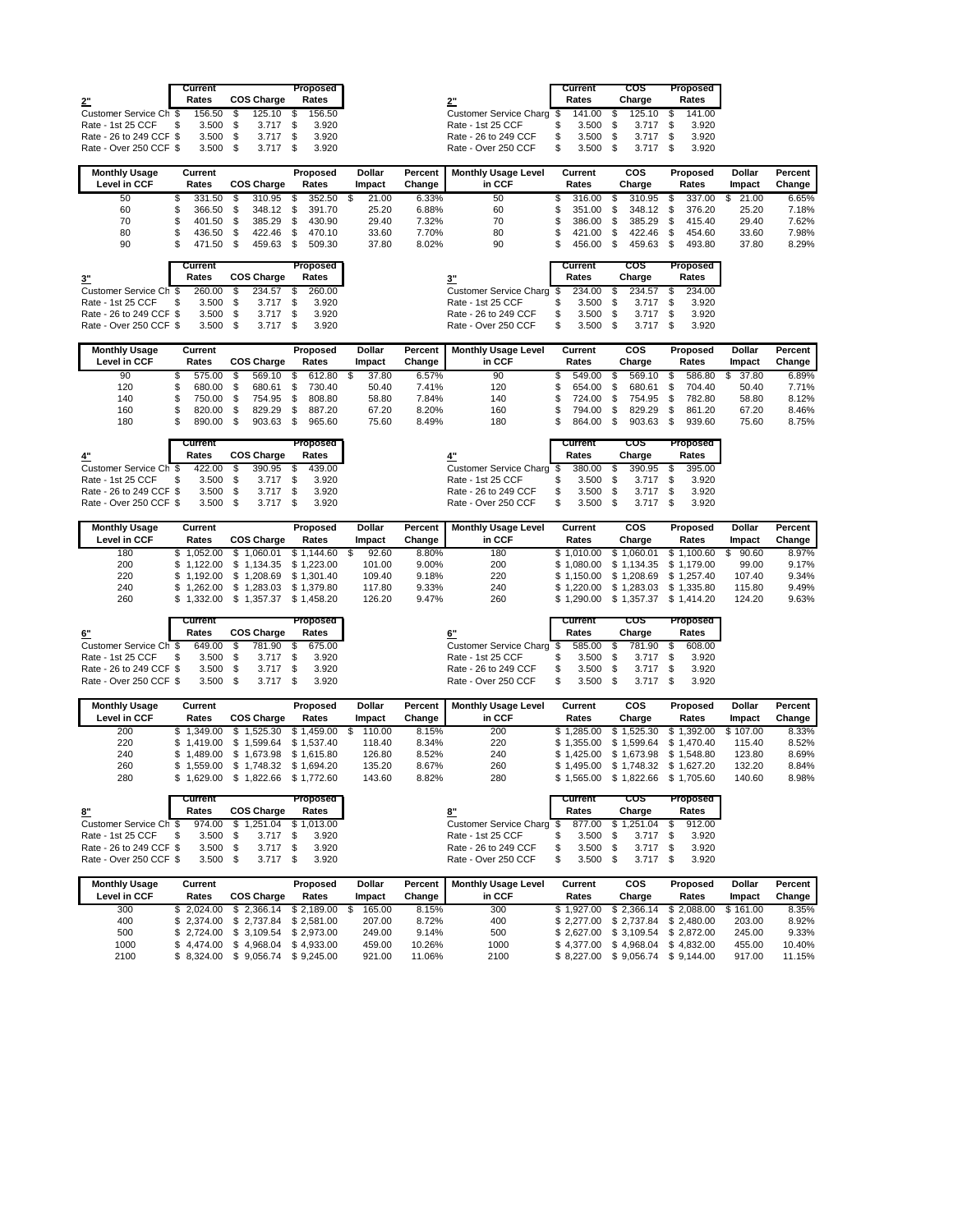**Water Department Customer Impacts**

**Forecasted 2026 with 4.5% Proposed Rate Increase**



| <b>CCF LEVEL</b>  | LOWER | <b>UPPER</b> | Usage |
|-------------------|-------|--------------|-------|
| TIER 1            |       | 25           | 25    |
| TIER <sub>2</sub> | 26    | 249          | 224.  |
| TIER 3            | 249   | <b>OVER</b>  |       |
|                   |       |              |       |

|                         |         | <b>INSIDE CITY</b> |          |                           |         | <b>OUTSIDE CITY</b> |          |
|-------------------------|---------|--------------------|----------|---------------------------|---------|---------------------|----------|
|                         | Current |                    | Proposed |                           | Current | cos                 | Proposed |
| 5/8"                    | Rates   | <b>COS Charge</b>  | Rates    | 5/8"                      | Rates   | Charge              | Rates    |
| Customer Service Ch \$  | 42.25   | 23.46              | 42.25    | Customer Service Charg \$ | 38.00   | 23.46               | 38.00    |
| Rate - 1st 25 CCF       | 3.920   | $3.717$ \$         | 4.350    | Rate - 1st 25 CCF         | 3.920   | 3.717               | 4.350    |
| Rate - 26 to 249 CCF \$ | 3.920   | $3.717$ \$         | 4.350    | Rate - 26 to 249 CCF      | 3.920   | 3.717               | 4.350    |
| Rate - Over 250 CCF \$  | 3.920   | $3.717$ \$         | 4.350    | Rate - Over 250 CCF       | 3.920   | 3.717               | 4.350    |
|                         |         |                    |          |                           |         |                     |          |

| <b>Monthly Usage</b><br>Level in CCF | Current<br>Rates | <b>COS Charge</b> | Proposed<br>Rates | <b>Dollar</b><br>Impact | Percent<br>Change | <b>Monthly Usage Level</b><br>in CCF | <b>Current</b><br>Rates | cos<br>Charge | Proposed<br>Rates | Dollar<br>Impact | Percent<br>Change |
|--------------------------------------|------------------|-------------------|-------------------|-------------------------|-------------------|--------------------------------------|-------------------------|---------------|-------------------|------------------|-------------------|
|                                      | 65.7             | 45.76             | 68.35             | 2.58                    | 3.92%             |                                      | 61.52                   | 45.76         | 64.10             | 2.58             | 4.19%             |
|                                      | 69.69            | 49.48             | 72.70             | 3.01                    | 4.32%             |                                      | 65.44                   | 49.48         | 68.45             | 3.01             | 4.60%             |
| 9                                    | 77.53            | 56.91             | 81.40             | 3.87                    | 4.99%             |                                      | 73.28                   | 56.91         | 77.15             | 3.87             | 5.28%             |
| 12                                   | 89.29            | 68.06             | 94.45             | 5.16                    | 5.78%             | 12                                   | 85.04                   | 68.06         | 90.20             | 5.16             | 6.07%             |
| 15                                   | 101.05           | 79.21             | 107.50            | 6.45                    | 6.38%             | 15                                   | 96.80                   | 79.21         | 103.25            | 6.45             | 6.66%             |

| 3/4"                    | Current<br>Rates | <b>COS Charge</b> | Proposed<br>Rates |               |         | 3/4"                       | Current<br>Rates | cos<br>Charge | Proposed<br>Rates |
|-------------------------|------------------|-------------------|-------------------|---------------|---------|----------------------------|------------------|---------------|-------------------|
| Customer Service Ch \$  | 42.25            | 23.46             | 42.25             |               |         | Customer Service Charg \$  | 38.00            | 23.46         | 38.00             |
| Rate - 1st 25 CCF       | 3.920            | $3.717$ \$        | 4.350             |               |         | Rate - 1st 25 CCF          | 3.920            | 3.717         | 4.350             |
| Rate - 26 to 249 CCF \$ | 3.920            | $3.717$ \$        | 4.350             |               |         | Rate - 26 to 249 CCF       | 3.920            | 3.717         | 4.350             |
| Rate - Over 250 CCF \$  | 3.920            | $3.717$ \$        | 4.350             |               |         | Rate - Over 250 CCF        | 3.920            | 3.717         | 4.350             |
| <b>Monthly Usage</b>    | Current          |                   | Proposed          | <b>Dollar</b> | Percent | <b>Monthly Usage Level</b> | Current          | cos           | Proposed          |

| <b>Monthly Usage</b> | Current |                   | Proposed | Dollar | Percent | <b>Monthly Usage Level</b> | Current | cos    | Proposed | <b>Dollar</b> | Percent |
|----------------------|---------|-------------------|----------|--------|---------|----------------------------|---------|--------|----------|---------------|---------|
| Level in CCF         | Rates   | <b>COS Charge</b> | Rates    | Impact | Change  | in CCF                     | Rates   | Charge | Rates    | Impact        | Change  |
|                      | 65.77   | 45.76             | 68.35    | 2.58   | 3.92%   |                            | 61.52   | 45.76  | 64.10    | 2.58          | 4.19%   |
|                      | 69.69   | 49.48             | 72.70    | 3.01   | 4.32%   |                            | 65.44   | 49.48  | 68.45    | 3.01          | 4.60%   |
|                      | 77.53   | 56.91             | 81.40    | 3.87   | 4.99%   |                            | 73.28   | 56.91  | 77.15    | 3.87          | 5.28%   |
| 12                   | 89.29   | 68.06             | 94.45    | 5.16   | 5.78%   | 12                         | 85.04   | 68.06  | 90.20    | 5.16          | 6.07%   |
| 15                   | 101.05  | 79.21             | 107.50   | 6.45   | 6.38%   | 15                         | 96.80   | 79.21  | 103.25   | 6.45          | 6.66%   |

|                         | Current |                   | Proposed |                           | Current | cos    | Proposed |       |
|-------------------------|---------|-------------------|----------|---------------------------|---------|--------|----------|-------|
| 1"                      | Rates   | <b>COS Charge</b> | Rates    |                           | Rates   | Charge |          | Rates |
| Customer Service Ch \$  | 60.00   | $39.09$ \$        | 60.00    | Customer Service Charg \$ | 54.00   | 39.09  |          |       |
| Rate - 1st 25 CCF       | 3.920   | $3.717$ \$        | 4.350    | Rate - 1st 25 CCF         | 3.920   | 3.717  |          | 4.350 |
| Rate - 26 to 249 CCF \$ | 3.920   | $3.717$ \$        | 4.350    | Rate - 26 to 249 CCF      | 3.920   | 3.717  |          | 4.350 |
| Rate - Over 250 CCF \$  | 3.920   | $3.717$ \$        | 4.350    | Rate - Over 250 CCF       | 3.920   | 3.717  |          | 4.350 |

| <b>Monthly Usage</b> | Current |                   | Proposed | <b>Dollar</b> | Percent | <b>Monthly Usage Level</b> | Current | cos    | Proposed | Dollar | Percent |
|----------------------|---------|-------------------|----------|---------------|---------|----------------------------|---------|--------|----------|--------|---------|
| Level in CCF         | Rates   | <b>COS Charge</b> | Rates    | Impact        | Change  | in CCF                     | Rates   | Charge | Rates    | Impact | Change  |
| 10                   | 99.20   | 76.26             | 103.50   | 4.30          | 4.33%   | 10                         | 93.20   | 76.26  | 97.50    | 4.30   | 4.61%   |
| 15                   | 118.80  | 94.85             | 125.25   | 6.45          | 5.43%   | 15                         | 112.80  | 94.85  | 119.25   | 6.45   | 5.72%   |
| 20                   | 138.40  | $113.43$ \$       | 147.00   | 8.60          | 6.21%   | 20                         | 132.40  | 113.43 | 141.00   | 8.60   | 6.50%   |
| 25                   | 158.00  | 132.02            | 168.75   | 10.75         | 6.80%   | 25                         | 152.00  | 132.02 | 162.75   | 10.75  | 7.07%   |
| 30                   | 177.60  | 150.60            | 190.50   | 12.90         | 7.26%   | 30                         | 171.60  | 150.60 | 184.50   | 12.90  | 7.52%   |

| <b>COS Charge</b><br>Rates        | 1.5"                 | Rates |                           | Charge                           | Rates |
|-----------------------------------|----------------------|-------|---------------------------|----------------------------------|-------|
| 78.19 \$<br>109.00                |                      |       |                           | 78.19                            | 98.25 |
| $3.717$ \$<br>4.350               | Rate - 1st 25 CCF    |       |                           | 3.717                            | 4.350 |
| $3.717$ \$<br>4.350               | Rate - 26 to 249 CCF |       |                           | 3.717                            | 4.350 |
| $3.920$ \$<br>$3.717$ \$<br>4.350 | Rate - Over 250 CCF  |       |                           | 3.717                            | 4.350 |
|                                   |                      |       | Customer Service Charg \$ | 98.25<br>3.920<br>3.920<br>3.920 |       |

| <b>Monthly Usage</b><br>Level in CCF | Current<br>Rates | <b>COS Charge</b> | Proposed<br>Rates | <b>Dollar</b><br>Impact | Percent<br>Change | <b>Monthly Usage Level</b><br>in CCF | Current<br>Rates | cos<br>Charge | Proposed<br>Rates | Dollar<br>Impact | Percent<br>Change |
|--------------------------------------|------------------|-------------------|-------------------|-------------------------|-------------------|--------------------------------------|------------------|---------------|-------------------|------------------|-------------------|
| 30                                   | 226.60           | 189.70            | 239.50            | 12.90                   | 5.69%             | 30                                   | 215.85           | 189.70        | 228.75            | 12.90            | 5.98%             |
| 35                                   | 246.20           | 208.28            | 261.25            | 15.05                   | 6.11%             | 35                                   | 235.45           | 208.28        | 250.50            | 15.05            | 6.39%             |
| 40                                   | 265.80           | 226.87            | 283.00            | 17.20                   | 6.47%             | 40                                   | 255.05           | 226.87        | 272.25            | 17.20            | 6.74%             |
| 45                                   | 285.40           | 245.45            | 304.75            | 19.35                   | 6.78%             | 45                                   | 274.65           | 245.45        | 294.00            | 19.35            | 7.05%             |
| 50                                   | 305.00           | 264.04            | 326.50            | 21.50                   | 7.05%             | 50                                   | 294.25           | 264.04        | 315.75            | 21.50            | 7.31%             |